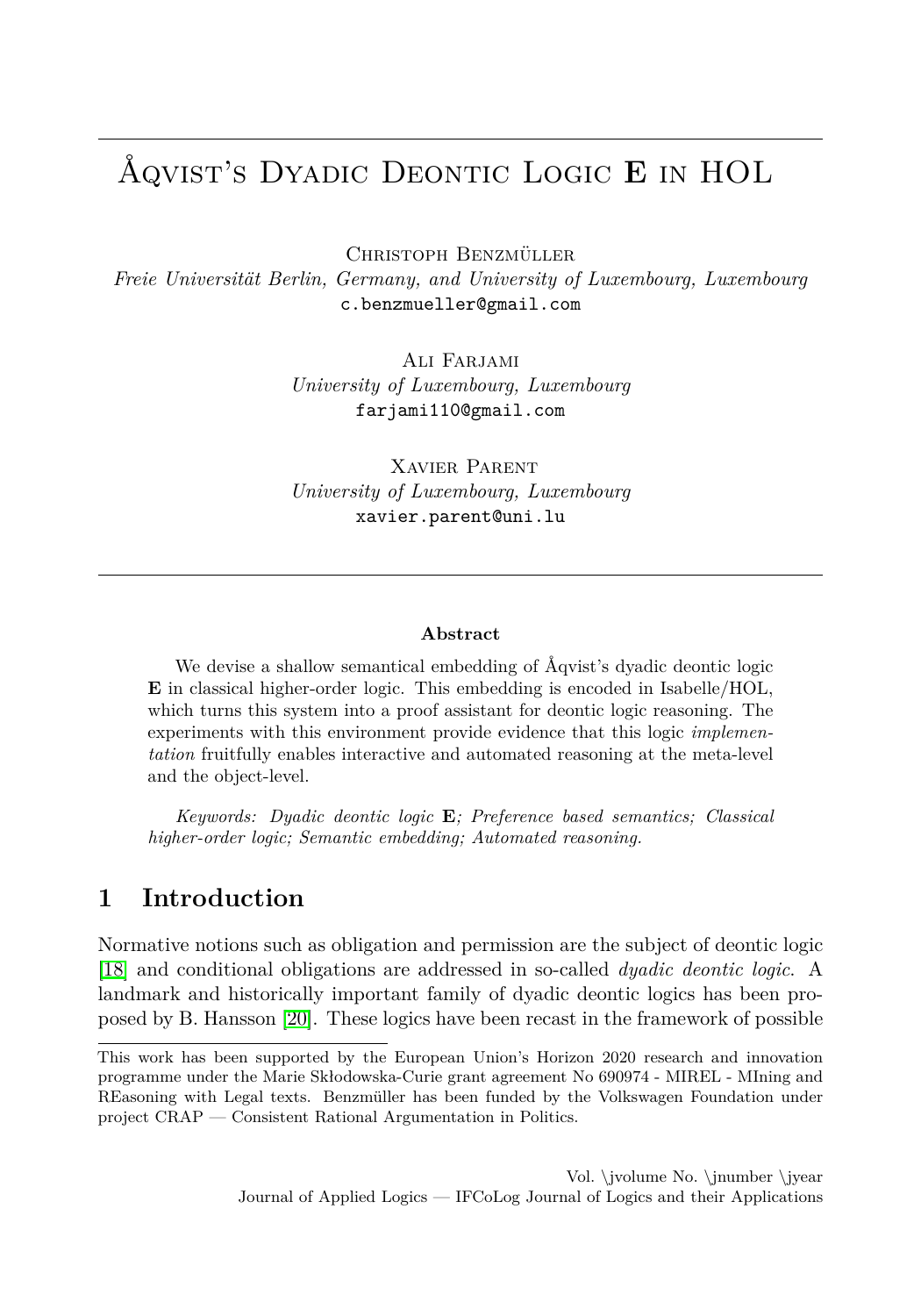world semantics by Åqvist [\[3\]](#page-13-0). They come with a preference semantics, in which a binary preference relation ranks the possible words in terms of betterness. The framework was motivated by the well-known paradoxes of *contrary-to-duty* (CTD) reasoning like Chisholm [\[14\]](#page-14-2)'s paradox. In this paper we focus on the class of all preference models, in which no specific properties (like reflexivity or transitivity) are required of the betterness relation. This class of models has a known axiomatic characterisation, given by Åqvist's system **E** [\[24\]](#page-14-3).

When applied as a meta-logical tool, *simple type theory* [\[15\]](#page-14-4), aka classical Higher-Order Logic (HOL), can help to better understand semantical issues of embedded object logics. The syntax and semantics of HOL are well understood [\[7\]](#page-13-1) and there exist automated proof tools for it; examples include Isabelle/HOL [\[22\]](#page-14-5) and LEO-II [\[11\]](#page-14-6).

In this paper we devise an *embedding* of **E** in HOL. This embedding utilizes the *shallow semantical embedding* approach that has been put forward by Benzmüller[\[6\]](#page-13-2) as a pragmatical solution towards universal logic reasoning. This approach uses classical higher-order logic as (universal) meta-logic to specify, in a shallow way, the syntax and semantics of various object logics, in our case system **E**. The embedding has been encoded in Isabelle/HOL to enable syntactical and semantical experiments in deontic reasoning.

Benzmüller et al. [\[9\]](#page-13-3) developed an analogous shallow semantical embedding for the dyadic deontic logic proposed by Carmo and Jones [\[13\]](#page-14-7). A core difference concerns the notion of semantics employed in both papers, which leads to different semantical embeddings. Instead of the semantics based on preference models as employed by Hansson [\[20\]](#page-14-1) and Åqvist [\[3\]](#page-13-0), a neighborhood semantics is employed by Carmo and Jones [\[13\]](#page-14-7).

Deep semantical embeddings of non-classical logics have been studied in the related literature [\[17,](#page-14-8) [16\]](#page-14-9). The emphasis in these works typically is on interactive proofs of meta-logical properties. While meta-logical studies [\[8,](#page-13-4) [19\]](#page-14-10) are also in reach for the methods presented here, our interest is in proof automation at object level, i.e., proof automation of Åqvist's system **E**. In other words, we are interested in practical normative reasoning applications of system **E** in which a high degree of automation at object level is required. Moreover, we are interested not only in the "propositional" system **E**, but also in quantified extensions of it. For this, we plan to accordingly adapt the achievements of previous work [\[10,](#page-14-11) [4\]](#page-13-5). Making deep semantical embeddings scale for quantified non-classical logics, on the contrary, seems more challenging and less promising regarding proof automation.

The article is structured as follows. Sec. [2](#page-2-0) describes system **E** and Sec. [3](#page-4-0) introduces HOL. The semantical embedding of **E** in HOL is then devised and studied in Sec. [4.](#page-8-0) This section also shows the faithfulness (viz. soundness and completeness)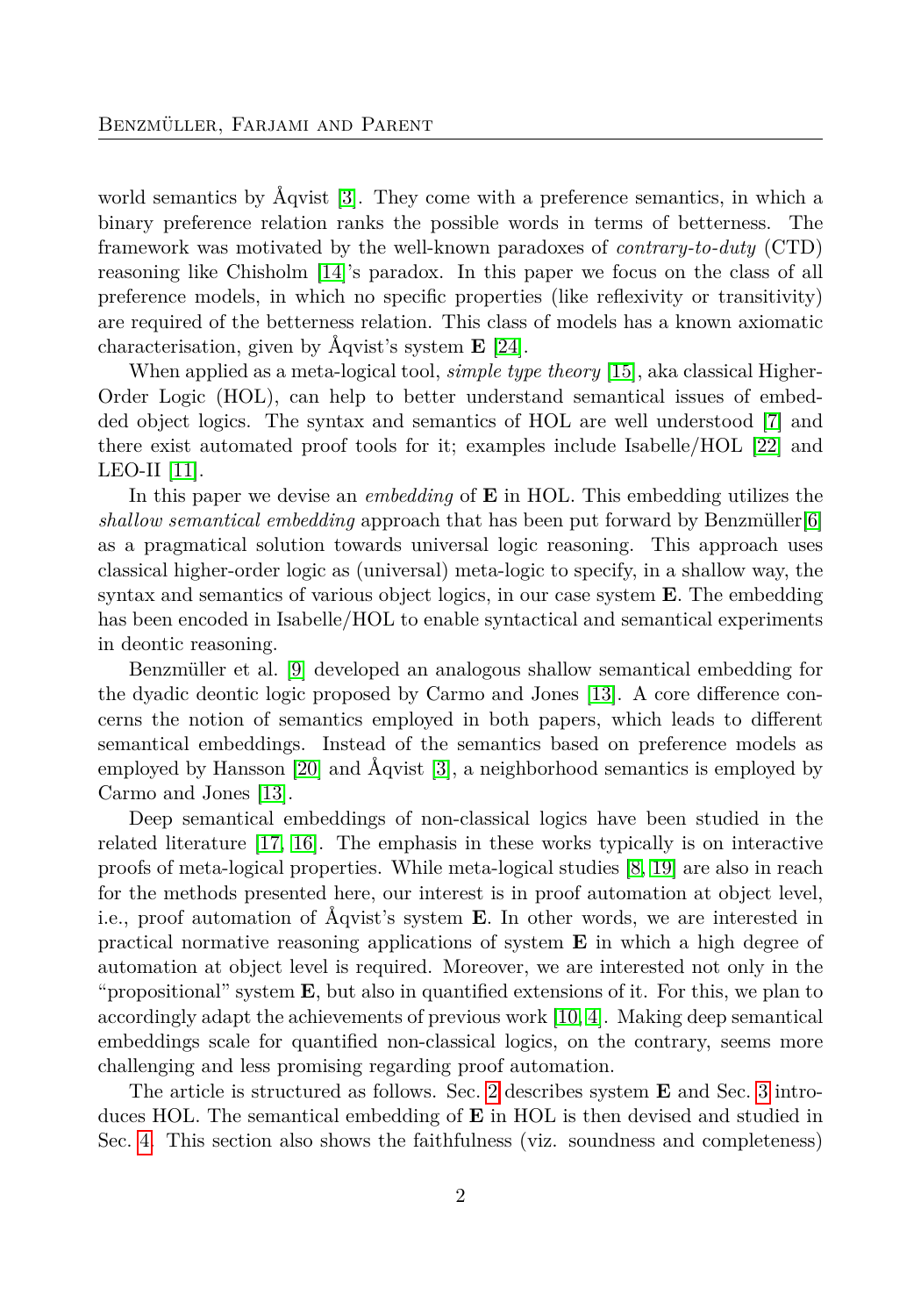of the embedding. Sec. [5](#page-10-0) discusses the implementation in Isabelle/HOL [\[22\]](#page-14-5). Sec. [6](#page-12-0) concludes the paper.

### <span id="page-2-0"></span>**2 Dyadic Deontic Logic E**

The language of **E** is obtained by adding the following operators to the syntax of propositional logic:  $\Box$  (for necessity);  $\diamond$  (for possibility); and  $\bigcirc (-/-)$  (for conditional obligation).  $\bigcirc (\psi/\phi)$  is read "If  $\phi$ , then  $\psi$  is obligatory". The set of well-formed formulas is defined in the straightforward way. Iteration of the modal and deontic operators is permitted, and so are "mixed" formulas, e.g.,  $\bigcirc(q/p) \wedge p$ . We put  $\top =_{df} \neg q \lor q$ , for some propositional symbol q, and  $\bot =_{df} \neg \top$ . A preference model is a structure  $M = \langle W, \succeq, V \rangle$  where

- *W* is a non-empty set of items called possible worlds;
- $\succeq \subseteq W \times W$  (intuitively,  $\succeq$  is a betterness or comparative goodness relation; " $s \geq t$ " can be read as "world *s* is at least as good as world *t*");
- *V* is a function assigning to each atomic sentence a set of worlds. (i.e  $V(q) \subseteq$ *W*).

No specific properties (like reflexivity or transitivity) are required of the betterness relation.

Given a preference model  $M = \langle W, \succeq, V \rangle$  and a world  $s \in W$ , we define the satisfaction relation  $M, s \models \varphi$  (read as "world *s* satisfies  $\varphi$  in model  $M$ ") by induction on the structure of  $\varphi$  as described below. Standard Deontic Logic (SDL) [\[18\]](#page-14-0) is based on two classes of states: good/bad (or green/red). Preference models allow gradations between good and bad. The closer a world is to ideality, the better it is. Intuitively, the evaluation rule for the dyadic obligation operator puts  $\bigcirc$   $(\psi/\phi)$ true whenever all the best *φ*-worlds are *ψ*-worlds. Here best is defined in terms of optimality rather than maximality  $[24]$ . A  $\phi$ -world is optimal, if it is as least as good as any other  $\phi$ -world. We define  $V^M(\varphi) = \{s \in W \mid M, s \models \varphi\}$  and opt⊱ $(V(\varphi)) = \{s \in V(\varphi) \mid \forall t (t \models \varphi \rightarrow s \succeq t)\}.$  Whenever the model *M* is obvious from context, we write  $V(\varphi)$  instead of  $V^M(\varphi)$ .

> $M, s \models p$  if and only if  $s \in V(p)$  $M, s \models \neg \varphi$  if and only if  $M, s \not\models \varphi$  (that is, not  $M, s \models \varphi$ )  $M, s \models \varphi \lor \psi$  if and only if  $M, s \models \varphi$  or  $M, s \models \psi$  $M, s \models \Box \varphi$  if and only if  $V(\varphi) = W$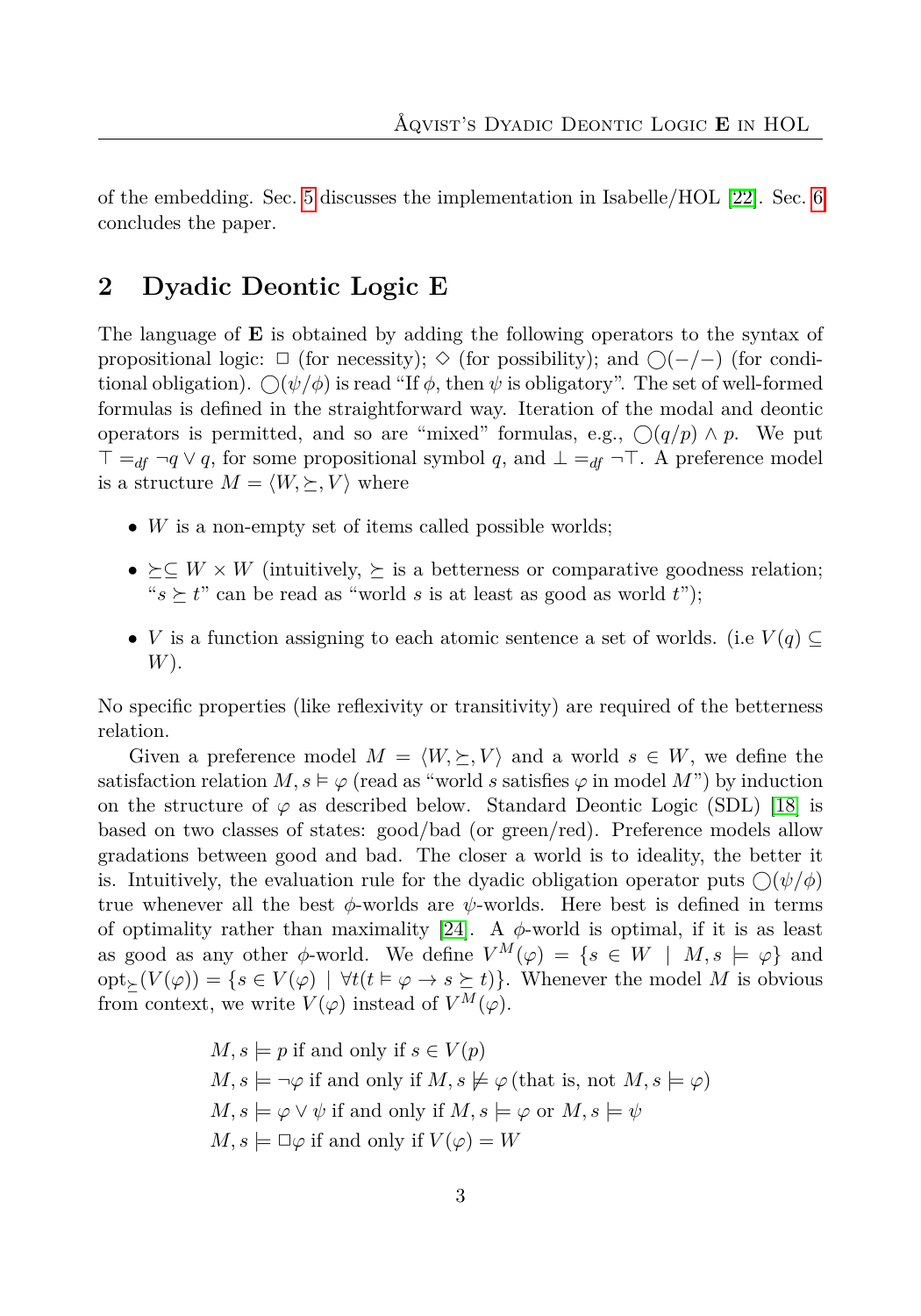$$
M, s \models \bigcirc (\psi/\varphi)
$$
 if and only if  $opt_{\succeq}(V(\varphi)) \subseteq V(\psi)$ 

As usual, a formula  $\varphi$  is valid in a preference model  $M = \langle W, \succeq, V \rangle$  (notation:  $M \models \varphi$  if and only if, for all worlds  $s \in W$ ,  $M, s \models \varphi$ . A formula  $\varphi$  is valid (notation:  $\models \varphi$ ) if and only if it is valid in every preference model. The notions of semantic consequence and satisfiability in a model are defined as usual.

System **E** is defined by the following axioms and rules:

All truth functional tautologies (PL)

S5-schemata for  $\Box$  and  $\diamond$  (S5)

$$
\bigcirc (\psi_1 \to \psi_2/\varphi) \to \bigcirc (\psi_1/\varphi) \to \bigcirc (\psi_2/\varphi) \bigcirc \tag{COK}
$$

$$
\bigcirc (\psi/\varphi) \to \Box \bigcirc (\psi/\varphi) \tag{Abs}
$$

$$
\Box \psi \to \bigcirc (\psi/\varphi) \tag{Nec}
$$

$$
\Box(\varphi_1 \leftrightarrow \varphi_2) \to (\bigcirc (\psi/\varphi_1) \leftrightarrow \bigcirc (\psi/\varphi_2))
$$
 (Ext)

$$
\bigcirc (\varphi/\varphi) \tag{Id}
$$

$$
\bigcirc (\psi/\varphi_1 \wedge \varphi_2) \to \bigcirc (\varphi_2 \to \psi/\varphi_1)
$$
 (Sh)

$$
\text{If } \vdash \varphi \text{ and } \vdash \varphi \to \psi \text{ then } \vdash \psi \tag{MP}
$$

$$
\text{If } \vdash \varphi \text{ then } \vdash \Box \varphi \tag{N}
$$

The notions of theoremhood, deducibility and consistency are defined as usual.

The following theorem tells us that system **E** is the weakest system that characterises preference models. It also tells us that the assumptions of reflexivity and totalness of  $\succeq$  do not modify the logic, in the sense that they do not add new validities (or theorems).

**Theorem 1.** *System* **E** *is sound and complete with respect to the class of all preference models. System* **E** *is also sound and complete with respect to the class of those in which*  $\succeq$  *is reflexive, and with respect to the class of those in which*  $\succeq$  *is total (for*  $all s, t \in W, s \succeq t \text{ or } t \succeq s).$ 

*Proof.* See Parent [\[24\]](#page-14-3).

**E** comes first in a family of three systems. Consider the condition of limitedness, whose role is to rule out infinite chains of strictly better worlds. Formally: if  $V(\phi) \neq$  $\emptyset$ , then  $\mathrm{opt}_{\succ}(V(\phi)) \neq \emptyset$ . Such a condition boosts the logic to system **F**, obtained by supplementing **E** with D<sup>∗</sup>:

$$
\Diamond \phi \to (\bigcirc (\psi/\phi) \to P(\psi/\phi))
$$
 (D\*)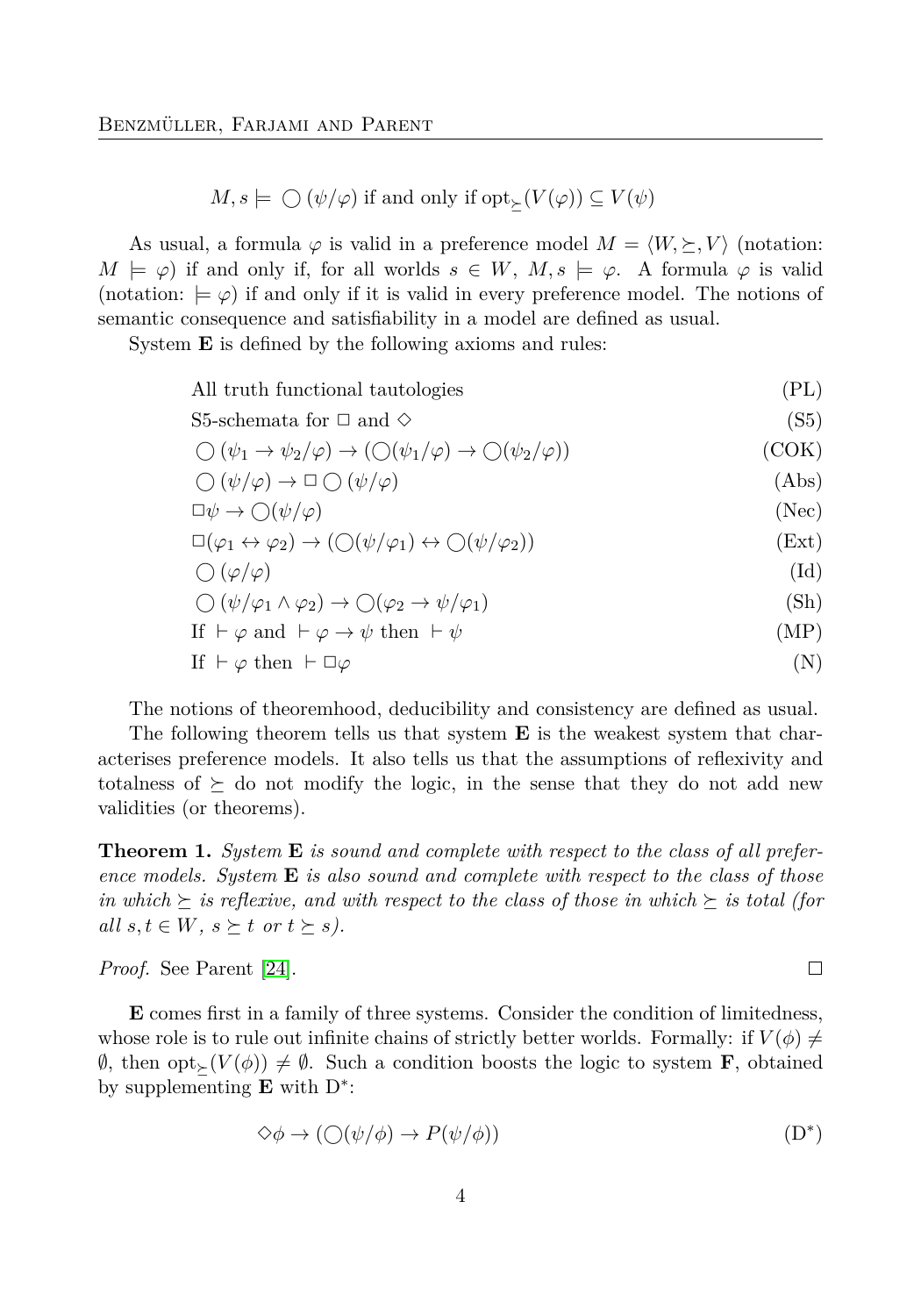Similarly, the additional assumption of transitivity of  $\succeq$  boosts the logic to system **G**, obtained by supplementing **F** with Sp:

$$
(P(\psi/\phi) \land \bigcirc ((\psi \to \chi)/\phi) \to \bigcirc (\chi/(\phi \land \psi))
$$
 (Sp)

None of **F** and **G** will concern us in this paper.

### <span id="page-4-0"></span>**3 Classical Higher-order Logic**

In this section we introduce classical higher-order logic (HOL). The presentation, which has been adapted from [\[5\]](#page-13-6), is rather detailed in order to keep the article sufficiently self-contained.

#### **3.1 Syntax of HOL**

To define the syntax of HOL, we first introduce the set *T* of *simple types*. We assume that *T* is freely generated from a set of *basic types*  $BT \supseteq {\{o, i\}}$  using the function type constructor  $\rightarrow$ . Type *o* denotes the (bivalent) set of Booleans, and *i* a non-empty set of individuals.

For the definition of HOL, we start out with a family of denumerable sets of typed constant symbols  $(C_{\alpha})_{\alpha \in T}$ , called the HOL *signature*, and a family of denumerable sets of typed variable symbols  $(V_{\alpha})_{\alpha \in T}$ .<sup>[1](#page-0-0)</sup> We employ Church-style typing, where each term  $t_{\alpha}$  explicitly encodes its type information in subscript  $\alpha$ .

The *language of HOL* is given as the smallest set of terms obeying the following conditions.

- Every typed constant symbol  $c_{\alpha} \in C_{\alpha}$  is a HOL term of type  $\alpha$ .
- Every typed variable symbol  $X_{\alpha} \in V_{\alpha}$  is a HOL term of type  $\alpha$ .
- If  $s_{\alpha \to \beta}$  and  $t_{\alpha}$  are HOL terms of types  $\alpha \to \beta$  and  $\alpha$ , respectively, then  $(s_{\alpha \to \beta} t_{\alpha})_{\beta}$ , called *application*, is an HOL term of type  $\beta$ .
- If  $X_\alpha \in V_\alpha$  is a typed variable symbol and  $s_\beta$  is an HOL term of type  $\beta$ , then  $(\lambda X_{\alpha} s_{\beta})_{\alpha \to \beta}$ , called *abstraction*, is an HOL term of type  $\alpha \to \beta$ .

The above definition encompasses the simply typed *λ*-calculus. In order to extend this base framework into logic HOL we simply ensure that the signature

<sup>&</sup>lt;sup>1</sup>For example in Sec. 4 we assume constant symbol *r*, with type  $i \rightarrow i \rightarrow o$  as part of the signature.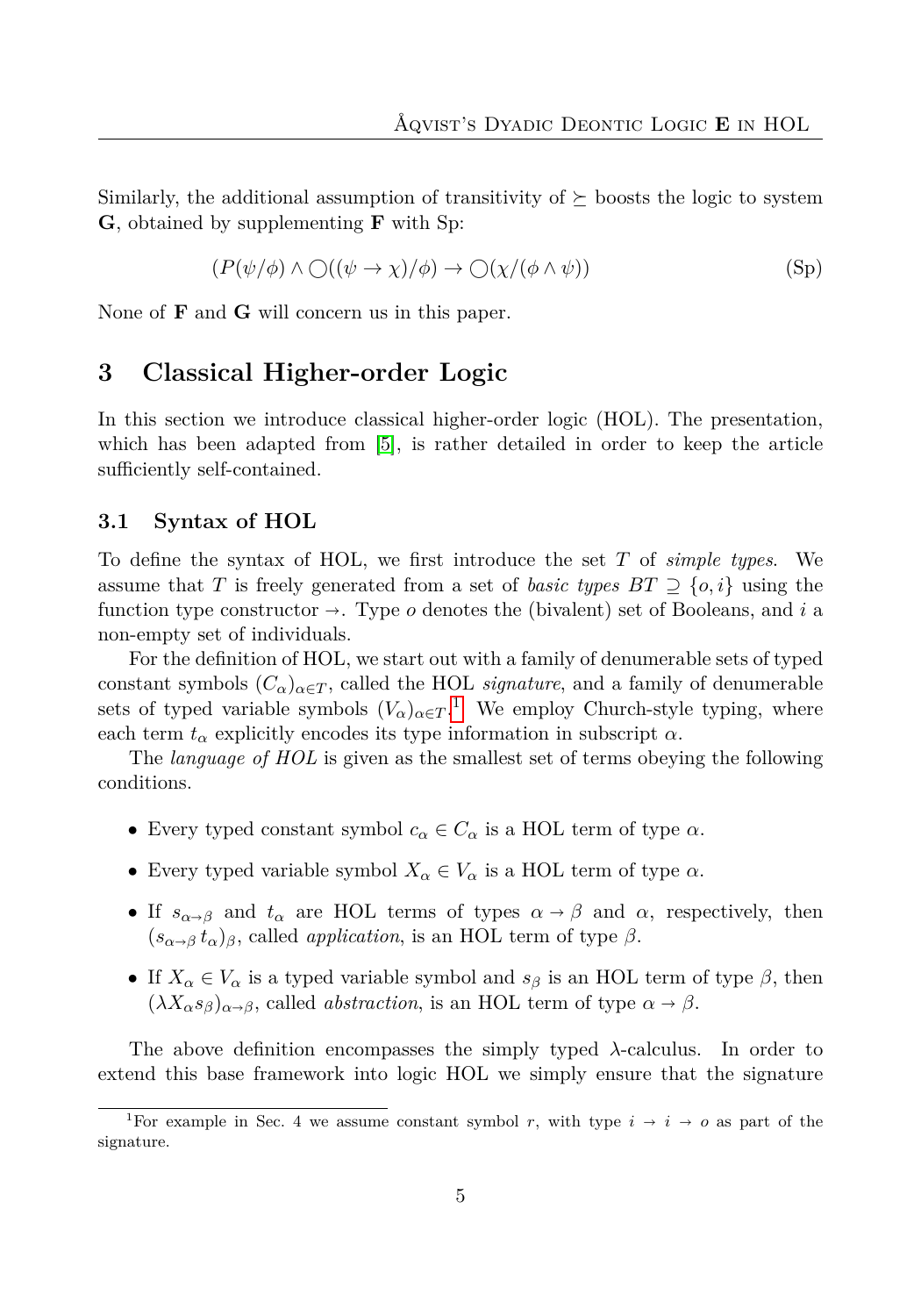$(C_{\alpha})_{\alpha \in \mathcal{T}}$  provides a sufficient selection of primitive logical connectives. Without loss of generality, we here assume the following *primitive logical connectives* to be part of the signature:  $\neg_{o\to o} \in C_{o\to o}, \vee_{o\to o\to o} \in C_{o\to o\to o}, \Pi_{(\alpha\to o)\to o} \in C_{(\alpha\to o)\to o}$  and  $=\alpha \rightarrow \alpha \rightarrow \alpha \in C_{\alpha \rightarrow \alpha \rightarrow \alpha}$ , abbreviated as  $=\alpha$ . The symbols  $\Pi_{(\alpha \rightarrow \alpha) \rightarrow \alpha}$  and  $=\alpha \rightarrow \alpha \rightarrow \alpha$  are generally assumed for each type  $\alpha \in T$ . The denotation of the primitive logical connectives is fixed below according to their intended meaning. *Binder notation* ∀*X<sup>α</sup> s<sup>o</sup>* is used as an abbreviation for  $(\Pi_{(\alpha \to 0) \to 0}(\lambda X_{\alpha} s_{o}))$ . Universal quantification in HOL is thus modeled with the help of the logical constants  $\Pi_{(\alpha\to 0)\to 0}$  to be used in combi-<br>patien with lembde eksteption. That is, the splu binding mashering presided in nation with lambda-abstraction. That is, the only binding mechanism provided in HOL is lambda-abstraction.

HOL is a logic of terms in the sense that the *formulas of HOL* are given as the terms of type *o*. In addition to the primitive logical connectives selected above, we could assume *choice operators*  $\epsilon_{(\alpha \to 0) \to \alpha} \in C_{(\alpha \to 0) \to \alpha}$  (for each type  $\alpha$ ) in the signature. We are not pursuing this here.

Type information as well as brackets may be omitted if obvious from the context, and we may also use infix notation to improve readability. For example, we may write  $(s \vee t)$  instead of  $((\vee_{o\rightarrow o\rightarrow o}s_o)t_o)$ .

From the selected set of primitive connectives, other logical connectives can be introduced as abbreviations.<sup>[2](#page-0-0)</sup> For example, we may define  $s \wedge t := \neg(\neg s \vee \neg t)$ ,  $s \to t := \neg s \vee t, s \longleftrightarrow t := (s \to t) \wedge (t \to s)$ ,  $\top := (\lambda X_i X) = (\lambda X_i X)$ ,  $\bot := \neg \top$ and  $\exists X_{\alpha} s := \neg \forall X_{\alpha} \neg s$ .

Each occurrence of a variable in a term is either bound by a  $\lambda$  or free. We use *free*(*s*) to denote the set of variables with a free occurrence in *s*. We consider two terms to be *equal* if the terms are the same up to the names of bound variables, that is, we consider *α*-conversion implicitly.

*Substitution* of a term  $s_\alpha$  for a variable  $X_\alpha$  in a term  $t_\beta$  is denoted by  $[s/X]t$ . Since we consider *α*-conversion implicitly, we assume the bound variables of *t* to avoid variable capture.

Well-known operations and relations on HOL terms include *βη-normalization* and  $\beta\eta$ -equality, denoted by  $s =_{\beta\eta} t$ ,  $\beta$ -reduction and  $\eta$ -reduction. A  $\beta$ -redex ( $\lambda X s$ )*t β*-reduces to  $[t/X]$ *s*. An *η*-redex  $\lambda X(sX)$ , where  $X \notin free(s)$ , *η*-reduces to *s*. We write  $s = \beta t$  to mean s can be converted to t by a series of  $\beta$ -reductions and expansions. Similarly,  $s =_{\beta\eta} t$  means *s* can be converted to *t* using both  $\beta$  and  $\eta$ .

 $2^2$ As demonstrated by Andrews [\[2\]](#page-13-7), we could in fact start out with only primitive equality in the signature (for all types  $\alpha$ ) and introduce all other logical connectives as abbreviations based on it.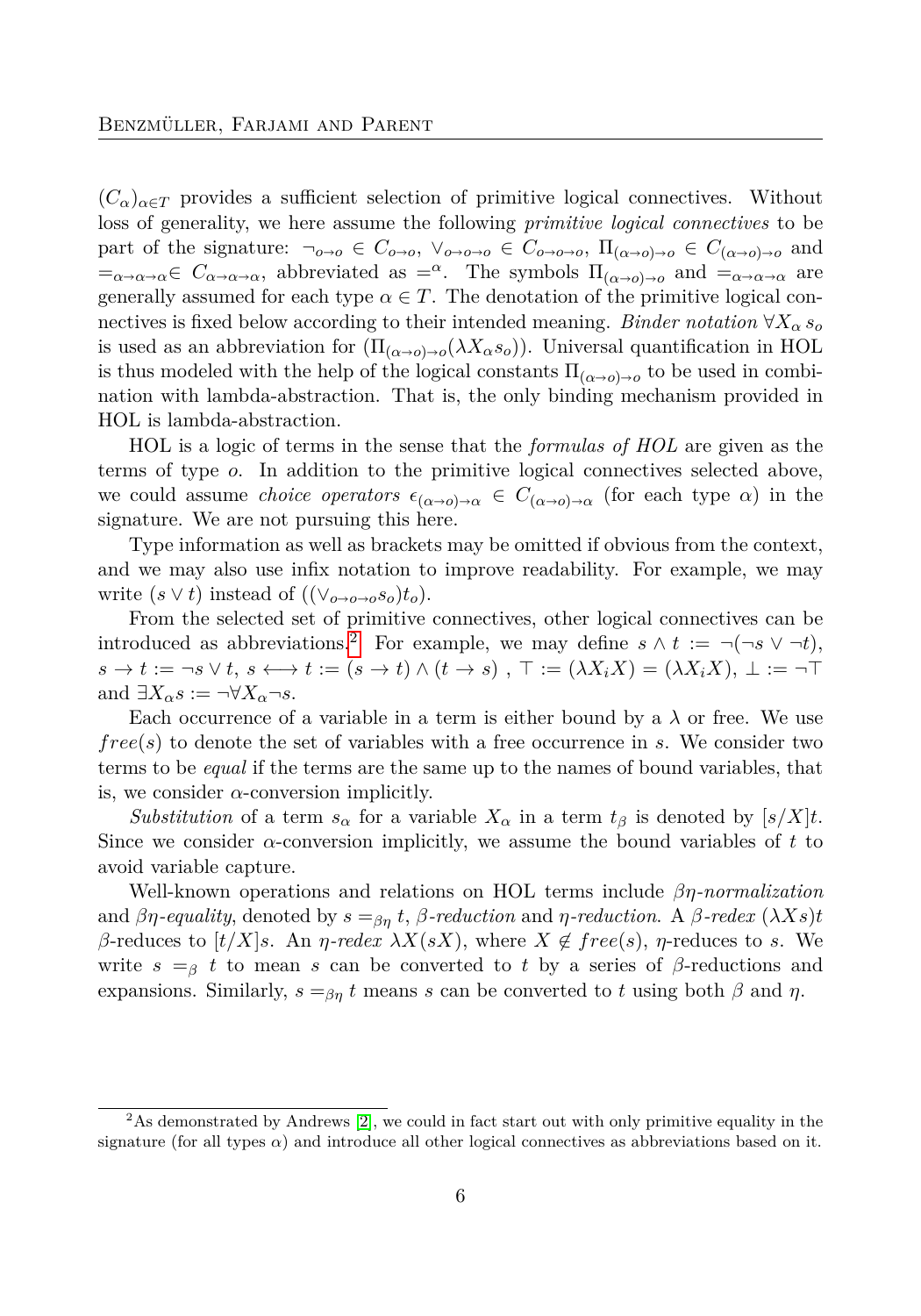### **3.2 Semantics of HOL**

The semantics of HOL is well understood and thoroughly documented. The introduction provided next focuses on the aspects as needed for this article. For more details we refer to the literature [\[7\]](#page-13-1).

The semantics of choice for the remainder is Henkin semantics, i.e., we work with Henkin's general models [\[21\]](#page-14-12). Henkin models and standard models are introduced next. We start out with introducing frame structures.

A *frame D* is a collection  $\{D_{\alpha}\}_{{\alpha \in {\rm T}}}$  of nonempty sets  $D_{\alpha}$ , such that  $D_o = \{T, F\}$ (for truth and falsehood). The  $D_{\alpha \to \beta}$  are collections of functions mapping  $D_{\alpha}$  into *Dβ*.

A *model* for HOL is a tuple  $M = \langle D, I \rangle$ , where *D* is a frame, and *I* is a family of typed interpretation functions mapping constant symbols  $p_\alpha \in C_\alpha$  to appropriate elements of  $D_{\alpha}$ , called the *denotation of*  $p_{\alpha}$ . The logical connectives  $\neg$ ,  $\neg$ ,  $\Pi$  and  $=$ are always given their expected, standard denotations:<sup>[3](#page-0-0)</sup>

- $I(\neg_{o\rightarrow o}) = not \in D_{o\rightarrow o}$  such that  $not(T) = F$  and  $not(F) = T$ .
- $I(\vee_{o\to o\to o}) = or \in D_{o\to o\to o}$  such that  $or(a, b) = T$  iff  $(a = T \text{ or } b = T)$ .
- $I(=_{\alpha\to\alpha\to\alpha}) = id \in D_{\alpha\to\alpha\to\alpha}$  such that for all  $a, b \in D_{\alpha}$ ,  $id(a, b) = T$  iff a is identical to *b*.
- $I(\Pi_{(\alpha\to 0)\to 0}) = all \in D_{(\alpha\to 0)\to 0}$  such that for all  $s \in D_{\alpha\to 0}$ ,  $all(s) = T$  iff  $s(a) = T$  for all  $a \in D_\alpha$ ; i.e., *s* is the set of all objects of type  $\alpha$ .

Variable assignments are a technical aid for the subsequent definition of an interpretation function  $\Vert . \Vert^{M,g}$  for HOL terms. This interpretation function is parametric over a model *M* and a variable assignment *g*.

A *variable assignment g* maps variables  $X_{\alpha}$  to elements in  $D_{\alpha}$ .  $g(d/W)$  denotes the assignment that is identical to *g*, except for variable *W*, which is now mapped to *d*.

The *denotation*  $||s_{\alpha}||^{M,g}$  of an HOL term  $s_{\alpha}$  on a model  $M = \langle D, I \rangle$  under assignment *g* is an element  $d \in D_{\alpha}$  defined in the following way:

<sup>&</sup>lt;sup>3</sup>Since  $=\alpha \rightarrow \alpha \rightarrow o$  (for all types  $\alpha$ ) is in the signature, it is ensured that the domains  $D_{\alpha \rightarrow \alpha \rightarrow o}$ contain the respective identity relations. This addresses an issue discovered by Andrews [\[1\]](#page-13-8): if such identity relations did not exist in the  $D_{\alpha\to\alpha\to\phi}$ , then Leibniz equality in Henkin semantics might not denote as intended.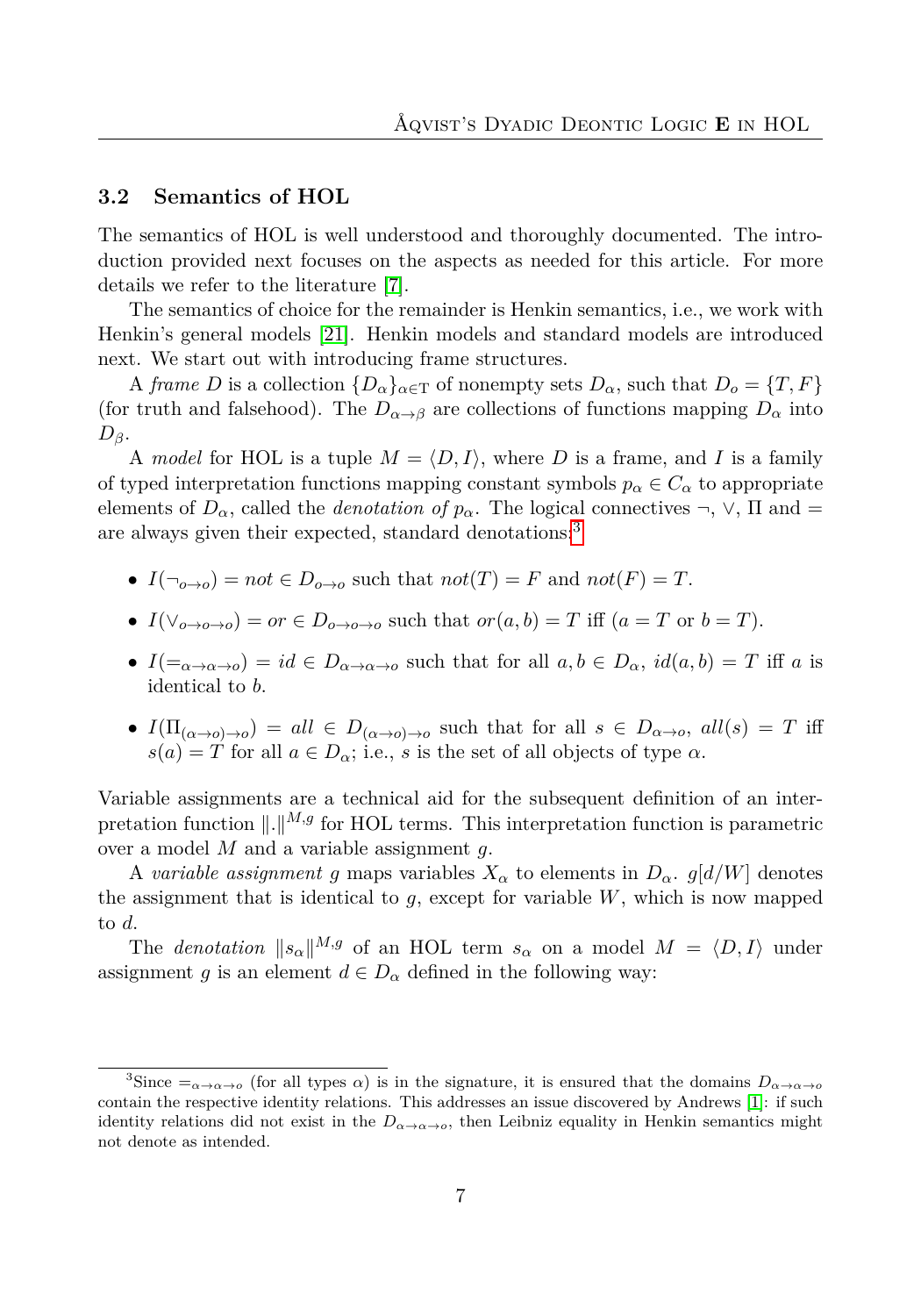$$
||p_{\alpha}||^{M,g} = I(p_{\alpha})
$$
  
\n
$$
||X_{\alpha}||^{M,g} = g(X_{\alpha})
$$
  
\n
$$
||(s_{\alpha \to \beta} t_{\alpha})_{\beta}||^{M,g} = ||s_{\alpha \to \beta}||^{M,g} (||t_{\alpha}||^{M,g})
$$
  
\n
$$
||(\lambda X_{\alpha} s_{\beta})_{\alpha \to \beta}||^{M,g} = \text{the function } f \text{ from } D_{\alpha} \text{ to } D_{\beta} \text{ such that}
$$
  
\n
$$
f(d) = ||s_{\beta}||^{M,g[d/X_{\alpha}]} \text{ for all } d \in D_{\alpha}
$$

A model  $M = \langle D, I \rangle$  is called a *standard model* if and only if for all  $\alpha, \beta \in$ *T* we have  $D_{\alpha \to \beta} = \{f \mid f : D_{\alpha} \to D_{\beta}\}.$  In a *Henkin model (general model)* function spaces are not necessarily full. Instead it is only required that for all  $\alpha, \beta \in T$ ,  $D_{\alpha \to \beta} \subseteq \{f \mid f : D_{\alpha} \longrightarrow D_{\beta}\}.$  However, it is required that the valuation function  $\| \cdot \|^{M,g}$  from above is total, so that every term denotes. Note that this requirement, which is called *Denotatpflicht*, ensures that the function domains  $D_{\alpha \to \beta}$ never become too sparse, that is, the denotations of the lambda-abstractions as devised above are always contained in them.

**Corollary 1.** For any Henkin model  $M = \langle D, I \rangle$  and variable assignment q:

1. 
$$
\|(\neg_{o\to o} s_o)_o\|^{M,g} = T
$$
 iff  $\|s_o\|^{M,g} = F$ .  
\n2.  $\|((\vee_{o\to o\to o} s_o) t_o)_o\|^{M,g} = T$  iff  $\|s_o\|^{M,g} = T$  or  $\|t_o\|^{M,g} = T$ .  
\n3.  $\|((\wedge_{o\to o\to o} s_o) t_o)_o\|^{M,g} = T$  iff  $\|s_o\|^{M,g} = T$  and  $\|t_o\|^{M,g} = T$ .  
\n4.  $\|((\rightarrow_{o\to o\to o} s_o) t_o)_o\|^{M,g} = T$  iff  $(if \|s_o\|^{M,g} = T$  then  $\|t_o\|^{M,g} = T$ ).  
\n5.  $\|((\longleftrightarrow_{o\to o\to o} s_o) t_o)_o\|^{M,g} = T$  iff  $(\|s_o\|^{M,g} = T$  iff  $\|t_o\|^{M,g} = T$ ).  
\n6.  $\|\top\|^{M,g} = T$ .  
\n7.  $\|\bot\|^{M,g} = F$ .  
\n8.  $\|(\forall X_{\alpha}s_o)_o\|^{M,g} = T$  iff for all  $d \in D_{\alpha}$  we have  $\|s_o\|^{M,g[d/X_{\alpha}]} = T$ .  
\n9.  $\|(\exists X_{\alpha}s_o)_o\|^{M,g} = T$  iff there exists  $d \in D_{\alpha}$  such that  $\|s_o\|^{M,g[d/X_{\alpha}]} = T$ .

*Proof.* We leave the proof as an exercise to the reader.

An HOL formula  $s<sub>o</sub>$  is *true* in a Henkin model *M* under assignment *g* if and only if  $||s_o||^{M,g} = T$ ; this is also expressed by writing that  $M, g \models \bar{H}^{OL} s_o$ . An HOL formula  $s_o$  is called *valid* in *M*, which is expressed by writing that  $M \models^{HOL} s_o$ , if and only if  $M, g \models^{HOL} s_o$  for all assignments *g*. Moreover, a formula  $s_o$  is called *valid*, expressed by writing that  $\models^{HOL} s_o$ , if and only if  $s_o$  is valid in all Henkin models *M*.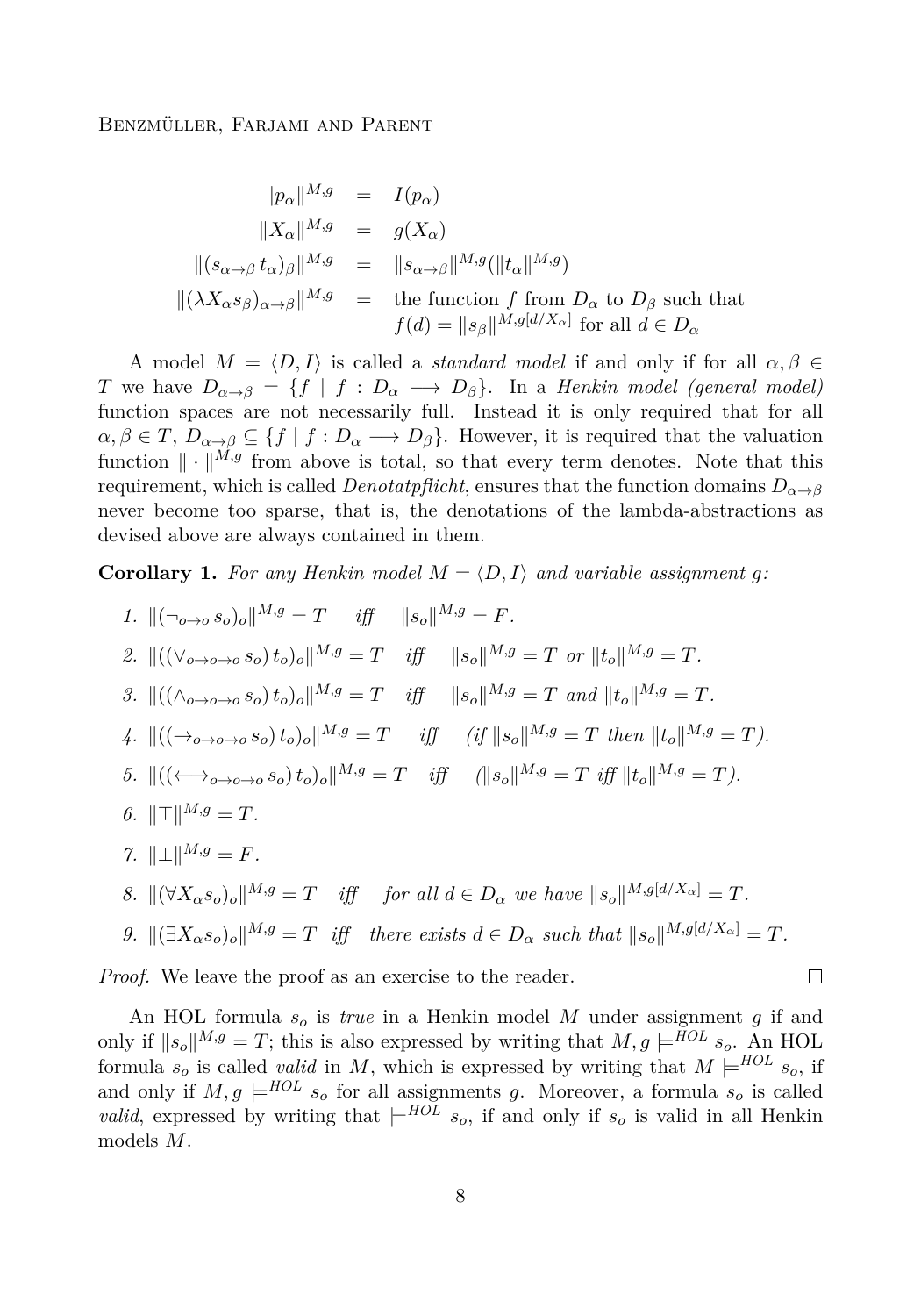### <span id="page-8-0"></span>**4 Embedding E into HOL**

### **4.1 Semantical Embedding**

The formulas of **E** are identified in our semantical embedding with certain HOL terms (predicates) of type  $i \rightarrow o$ . They can be applied to terms of type i, which are assumed to denote possible worlds. That is, the HOL type *i* is now identified with a (non-empty) set of worlds. Type  $i \to o$  is abbreviated as  $\tau$  in the remainder. The HOL signature is assumed to contain the constant symbol  $r_{i\rightarrow\tau}$ . Moreover, for each propositional symbol  $p^j$  of **E**, the HOL signature must contain the corresponding constant symbol  $p^j_\tau$ . Without loss of generality, we assume that besides those symbols and the primitive logical connectives of HOL, no other constant symbols are given in the signature of HOL.

The mapping  $\cdot$  translates a formula  $\varphi$  of **E** into a formula  $\varphi$  of HOL of type *τ* . The mapping is defined recursively:

$$
\begin{array}{rcl}\n[p^j] & = & p^j_\tau \\
[\neg s] & = & \neg_{\tau \to \tau} \lfloor s \rfloor \\
[s \lor t] & = & \lor_{\tau \to \tau \to \tau} \lfloor s \rfloor \lfloor t \rfloor \\
[\Box s] & = & \Box_{\tau \to \tau} \lfloor s \rfloor \\
[\bigcirc(t/s)] & = & \bigcirc_{\tau \to \tau \to \tau} \lfloor s \rfloor \lfloor t \rfloor\n\end{array}
$$

 $\neg_{\tau \to \tau}$ ,  $\vee_{\tau \to \tau \to \tau}$ ,  $\Box_{\tau \to \tau}$ ,  $\bigcirc_{\tau \to \tau \to \tau}$  abbreviate the following formulas of HOL:

$$
\begin{aligned}\n\Gamma_{\tau \to \tau} &= \lambda A_{\tau} \lambda X_i \neg (AX) \\
\forall_{\tau \to \tau \to \tau} &= \lambda A_{\tau} \lambda B_{\tau} \lambda X_i (AX \lor BX) \\
\Box_{\tau \to \tau} &= \lambda A_{\tau} \lambda X_i \forall Y_i (AY) \\
\bigcirc_{\tau \to \tau \to \tau} &= \lambda A_{\tau} \lambda B_{\tau} \lambda X_i \forall W_i (\left(\lambda V_i (AY \land (\forall Y_i (AY \to r_{i \to \tau} V Y)))) \mid W \to BW)^4\n\end{aligned}
$$

Analyzing the truth of a translated formula  $|s|$  in a world represented by term  $w_i$  corresponds to evaluating the application ( $|s|w_i$ ). In line with previous work [\[10\]](#page-14-11), we define  $vld_{\tau\to o} = \lambda A_\tau \forall S_i(AS)$ . With this definition, validity of a formula *s* in **E** corresponds to the validity of the formula  $(vld | s|)$  in HOL, and vice versa.

### **4.2 Soundness and Completeness**

To prove the soundness and completeness, that is, faithfulness, of the above embedding, a mapping from preference models into Henkin models is employed.

<sup>&</sup>lt;sup>4</sup>If opt<sub> $\succeq$ </sub>(*A*) is taken as a abbreviation for  $\lambda V_i(AV \wedge (\forall Y_i(AY \rightarrow r_{i \rightarrow \tau} V Y)))$ , then this can be simplified to  $\bigcirc_{\tau \to \tau \to \tau} = \lambda A_{\tau} \lambda B_{\tau} \lambda X_i(\text{opt}_{\succ}(A) \subseteq B).$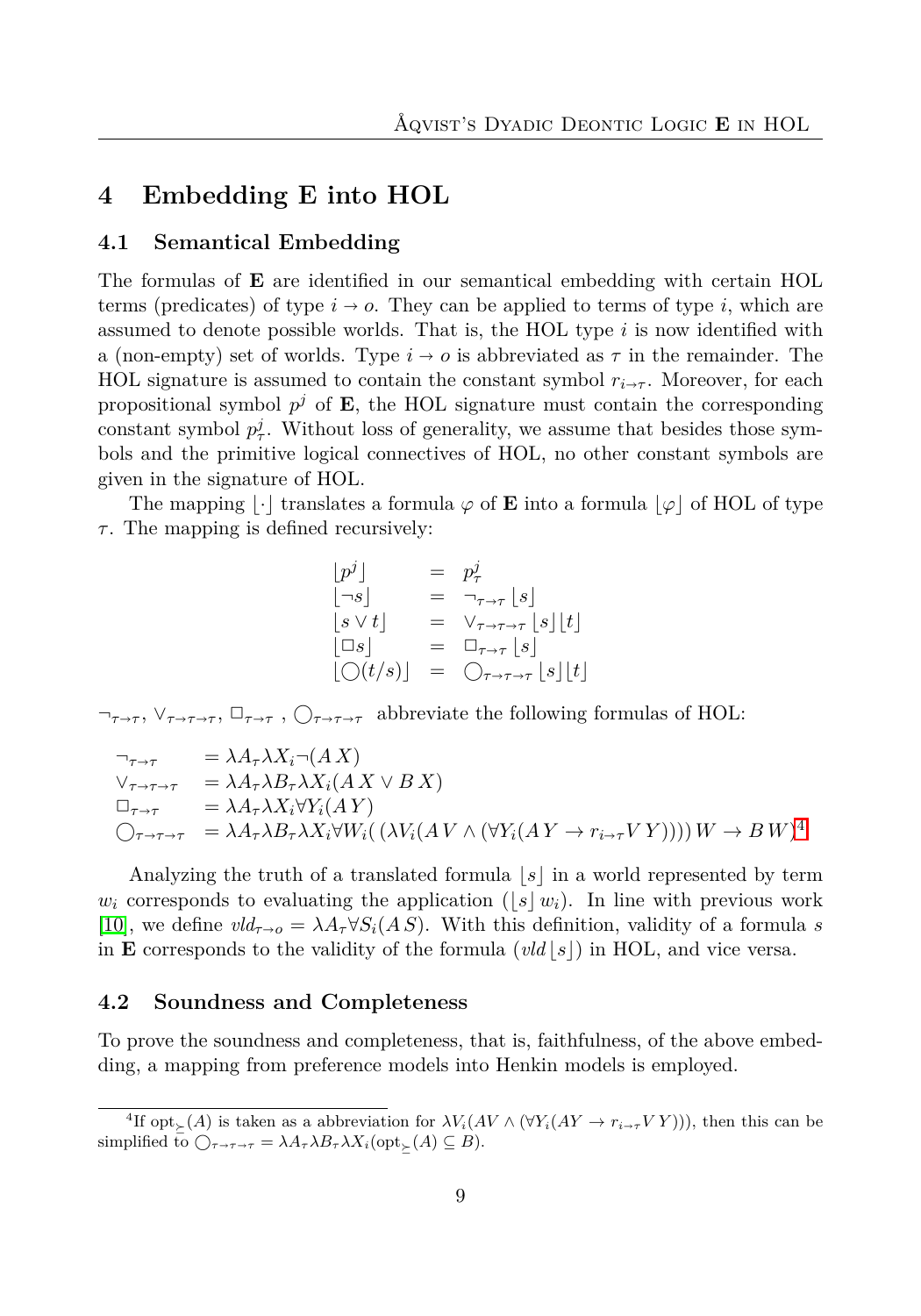**Definition 1** (Preference model  $\Rightarrow$  Henkin model). Let  $M = \langle W, \succeq, V \rangle$  be a prefer*ence model. Let*  $p^1, ..., p^m \in PV$ , for  $m \ge 1$  *be propositional symbols and*  $\lfloor p^j \rfloor = p^j_{\tau}$ *for*  $j = 1, ..., m$ . A Henkin model  $H^M = \langle \{D_\alpha\}_{\alpha \in T}, I \rangle$  for M is defined as follows:  $D_i$  *is chosen as the set of possible worlds W and all other sets*  $D_{\alpha\beta}$  *are chosen as (not necessarily full) sets of functions from*  $D_{\alpha}$  *to*  $D_{\beta}$ *. For all*  $D_{\alpha\rightarrow\beta}$  *the rule that every term*  $t_{\alpha\beta}$  *must have a denotation in*  $D_{\alpha\beta}$  *must be obeyed, in particular, it is required that*  $D_{\tau}$  *and*  $D_{i\to\tau}$  *contain the elements*  $I p_{\tau}^j$  *and*  $I r_{i\to\tau}$ *. Interpretation I is constructed as follows:*

- 1. For  $1 \leq i \leq m$ ,  $I p_{\tau}^{j} \in D_{\tau}$  is chosen such that  $I p_{\tau}^{j}(s) = T$  iff  $s \in V(p^{j})$  in M.
- 2.  $Ir_{i\rightarrow\tau} \in D_{i\rightarrow\tau}$  *is chosen such that*  $Ir_{i\rightarrow\tau}(s, u) = T$  *iff*  $s \succeq u$  *in M*.

*Since we assume that there are no other symbols (besides the*  $r$ , the  $p^j$  and the prim*itive logical connectives) in the signature of HOL, I is a total function. Moreover, the above construction quarantees that*  $H^M$  *is a Henkin model:*  $\langle D, I \rangle$  *is a frame, and the choice of I in combination with the Denotatpflicht ensures that for arbitrary* assignments g,  $\Vert . \Vert^{H^M, g}$  is a total evaluation function.

<span id="page-9-0"></span>**Lemma 1.** *Let H<sup>M</sup> be a Henkin model for a preference model M. For all formulas δ of* **E***, all assignments g and worlds s it holds:*

$$
M, s \models \delta \text{ if and only if } || \lfloor \delta \rfloor S_i ||^{H^M, g[s/S_i]} = T
$$

*Proof.* See appendix.

**Lemma 2** (Henkin model  $\Rightarrow$  Preference model). For every Henkin model H =  $\langle \{D_{\alpha}\}_{{\alpha}\in T}, I \rangle$  there exists a corresponding preference model M. Corresponding here *means that for all formulas δ of* **E** *and for all assignments g and worlds s,*

$$
\|\lfloor \delta \rfloor S_i\|^{H, g[s/S_i]} = T \text{ if and only if } M, s \models \delta
$$

*Proof.* Suppose that  $H = \langle \{D_{\alpha}\}_{{\alpha \in T}}, I \rangle$  is a Henkin model. Without loss of generality, we can assume that the domains of *H* are denumerable [\[21\]](#page-14-12). We construct the corresponding preference model *M* as follows:

- $\bullet$   $W = D_i.$
- $s \succeq u$  for  $s, u \in W$  iff  $Ir_{i \to \tau}(s, u) = T$ .
- $s \in V(p_\tau^j)$  iff  $Ip_\tau^j(s) = T$  for all  $p^j$ .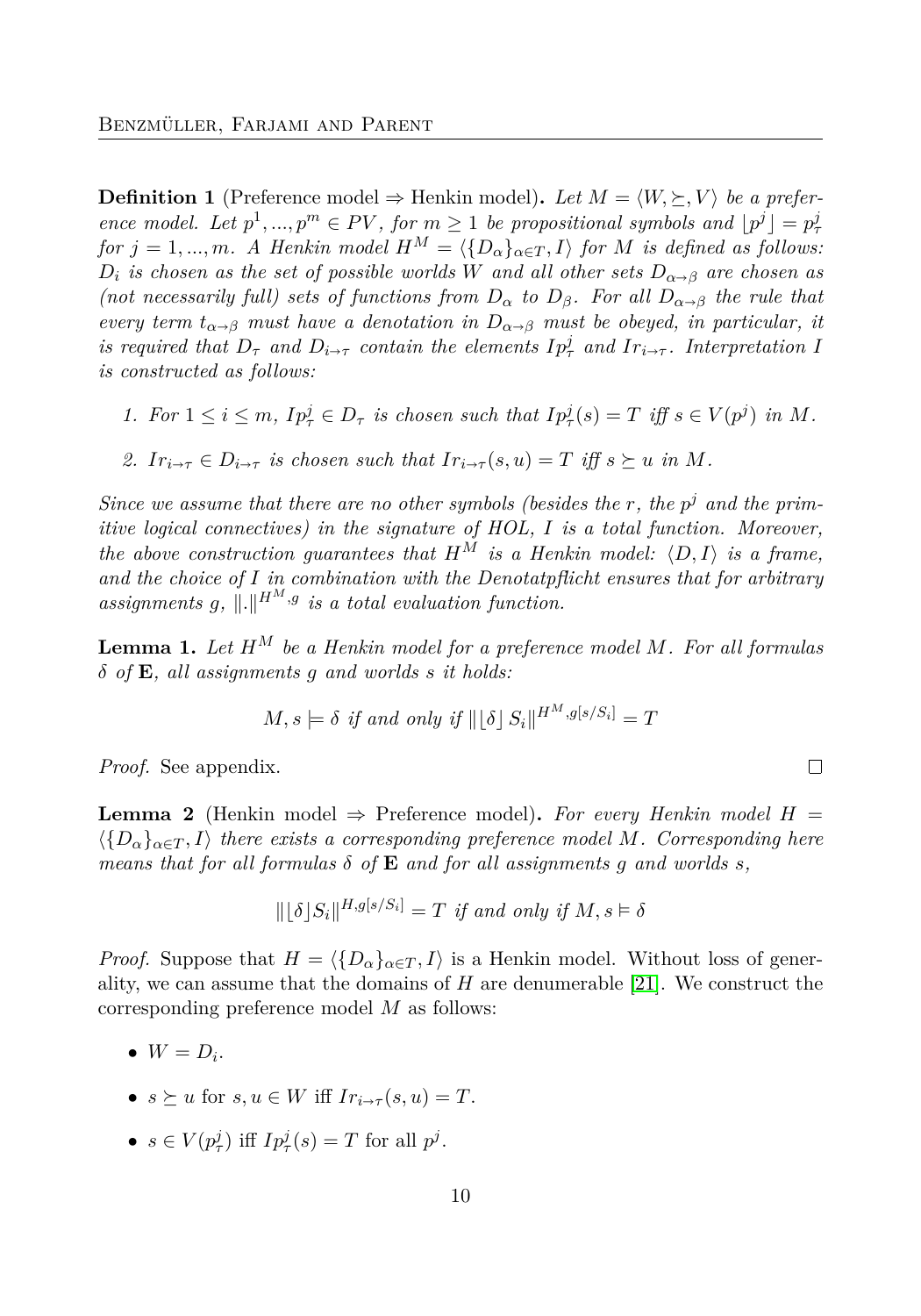Moreover, the above construction ensures that *H* is a Henkin model for *M*. Hence, Lemma [1](#page-9-0) applies. This ensures that for all formulas  $\delta$  of **E**, for all assignments *q* and all worlds *s* we have  $\left\| \left[ \delta \right] S_i \right\|^{H,g[s/S_i]} = T$  if and only if  $M, s \models \delta$ .  $\Box$ 

**Theorem 2** (Soundness and Completeness of the Embedding)**.**

$$
\models \varphi \text{ if and only if } \models^{HOL} vld |\varphi|
$$

*Proof.* (Soundness,  $\leftarrow$ ) The proof is by contraposition. Assume  $\models \varphi$ , i.e, there is a preference model  $M = \langle W, \succeq, V \rangle$ , and a world  $s \in W$ , such that  $M, s \not\models \varphi$ . By Lemma [1](#page-9-0) for an arbitrary assignment *g* it holds that  $\left\| \left[ \varphi \right] S_i \right\|^{H^M, g[s/S_i]} = F$ in Henkin model  $H^M = \langle \{D_\alpha\}_{\alpha \in T}, I \rangle$ . Thus, by definition of  $\|.\|$ , it holds that  $\|\forall S_i(\lfloor \varphi \rfloor S_i)\|^{H^M,g} = \|vld \lfloor \varphi \rfloor \|^{H^M,g} = F$ . Hence,  $H^M \not\models^{HOL} vld \lfloor \varphi \rfloor$ . By definition  $\not\vDash^{HOL} vld|\varphi|.$ 

(Completeness,  $\rightarrow$ ) The proof is again by contraposition. Assume  $\not\models$ <sup>*HOL*</sup>  $vld | \varphi |$ , i.e., there is a Henkin model  $H = \langle \{D_{\alpha}\}_{{\alpha \in T}}, I \rangle$  and an assignment *g* such that  $\|v\| \varphi\|^{H,g} = F$ . By Lemma 2, there is a preference model *M* such that  $M \nvDash \varphi$ . Hence,  $\not\models \varphi$ .

*Remark:* In contrast to a deep logical embedding, in which the syntactical structure and the semantics of logic *L* would be formalized in full detail (using e.g., structural induction and recursion), only the core differences in the semantics of both system **E** and meta-logic HOL have been explicitly encoded in our shallow semantical embedding. In a certain sense we have thus shown, that system **E** can in fact in be identified and handled as a natural fragment of HOL.

### <span id="page-10-0"></span>**5 Implementation in Isabelle/HOL**

The semantical embedding as devised in Sec. [4](#page-8-0) has been implemented in the higherorder proof assistant Isabelle/HOL [\[22\]](#page-14-5). Figure [1](#page-0-0) displays the respective encoding. Figure [2](#page-0-0) applies this encoding to Chisholm's paradox (cf. [\[14\]](#page-14-2)), which involves the following four statements:

- 1. It ought to be that a certain man go to help his neighbors;
- 2. It ought to be that if he goes he tells them he is coming;
- 3. If he does not go, he ought not to tell them he is coming;
- 4. He does not go.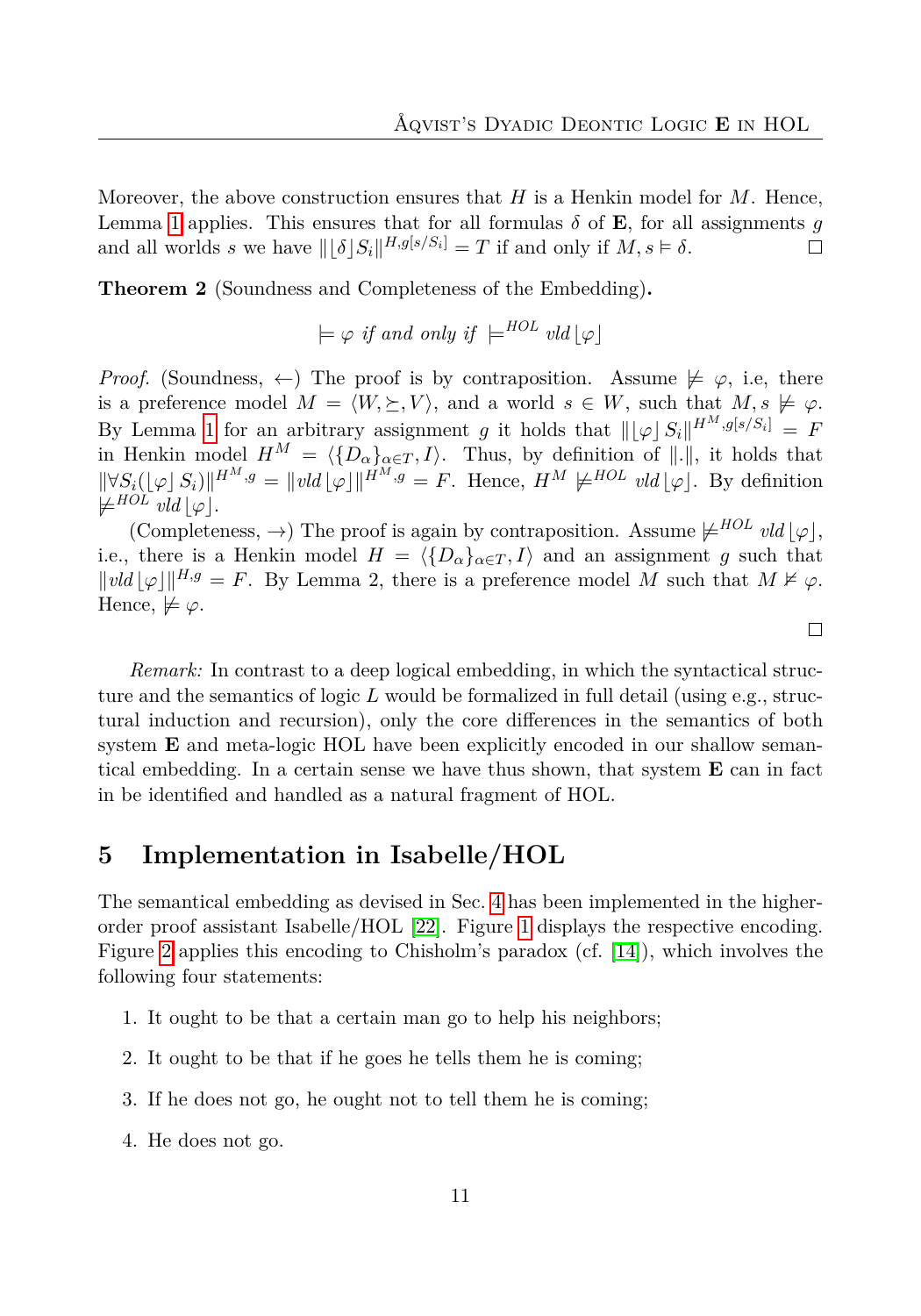```
Sp Isabelle2018/HOL - DDLE.thy
                                                                                                                                                          \Box\timesFile Edit Search Markers Folding View Utilities Macros Plugins Help
 TGAD 6 4 1 X 6 6 1 6 8 1 7 8 8 1 8 3 4 0 1 4 1
 DDLE.thy (%USERPROFILE%\Dropbox\Mirel\isabelle\)
                                                                                                                                                                \checkmark\frac{1}{2} B
   1theory DDLE imports Main
                                                                                                                                                                  \overline{\phantom{0}}2begin
                                                                                                                                                                  Documentation Sidekick State Theories
   stypedecl i - <type for possible worlds>
   _4type_synonym \tau = "(i\Rightarrowbool)"
   sconsts aw::i (* actual world *)
   \etaabbreviation(input) mtrue :: "\tau" ("T") where "T \equiv \lambdaw. True"
   sabbreviation(input) mfalse :: "\tau" ("\bot") where "\bot \equiv \lambda w. False"
                                                 \therefore "\tau \Rightarrow \tau" ("\neg "[52]53) where "\neg \varphi \equiv \lambda w. \neg \varphi(w)"
   sabbreviation(input) mnot
  10 abbreviation(input) mand
                                                 \tau : \tau \rightarrow \tau \rightarrow \tau" (infixr"\"51) where "\varphi \wedge \psi = \lambda w. \varphi(w) \wedge \psi(w)"
  <sub>11</sub>abbreviation(input) mor
                                                  :: "\tau \Rightarrow \tau \Rightarrow \tau" (infixr"\"50) where "\varphi \lor \psi \equiv \lambda w. \varphi(w) \lor \psi(w)"
                                                 \therefore "\tau \Rightarrow \tau \Rightarrow \tau" (infixr"\rightarrow 49) where "\varphi \rightarrow \psi \equiv \lambda w. \varphi(w) \rightarrow \psi(w)"
  _{12}abbreviation(input) mimp
  _{13}abbreviation(input) mequ
                                                 \cdots "\tau \Rightarrow \tau \Rightarrow \tau" (infixr"\leftrightarrow"48) where "\varphi \leftrightarrow \psi \equiv \lambda w \varphi(w) \longleftrightarrow \psi(w)"
  1415 abbreviation(input) mbox :: "\tau \Rightarrow \tau" ("\Box") where "\Box \equiv \lambda \varphi w. \forall v. \varphi(v)"
  _{16} consts r :: "i\Rightarrow \tau" (infixr "r" 70)
  _{17} - <the betterness relation r, used in definition of \circ<_|_> >
  18 abbreviation(input) mopt :: "\tau \Rightarrow \tau" ("opt<_>")
      where "opt<\varphi> \equiv (\lambdav. ( (\varphi)(v) \wedge (\forallx. ((\varphi)(x) \longrightarrow v r x))))"
  19_{20}abbreviation(input) msubset :: "\tau \rightarrow \tau \rightarrowbool" (infix "C" 53)
      where \varphi \subseteq \psi \equiv \forall x \quad \varphi \quad x \longrightarrow \psi \quad x21_{22}abbreviation(input) mcond :: "\tau \Rightarrow \tau \Rightarrow \tau" ("\bigcirc < | >")
  23 where \bigcirc \langle \psi | \varphi \rangle \equiv \lambda w. opt\langle \varphi \rangle \subseteq \psi"
  ^{24}_{25}abbreviation(input) valid :: "\tau \rightarrowbool" ("| |"[8]109)
 _{26} where |p| \equiv \forall w p w"
 _{27} definition cjactual :: "\tau \rightarrowbool" ("|_|\tau"[7]105)
      where |p|_1 \equiv p(\text{aw})2829
  30 Lemma True nitpick [satisfy, user_axioms, show_all, expect=genuine] oops
8 v Output Query Sledgehammer Symbols
48,42 (1881/3855)
                                                                                                                    (isabelle,isabelle,UTF-8-Isabelle) | nm r o UG 202/722MB 2:56 PM
```
Figure 1: Shallow semantical embedding of **E** in Isabelle/HOL.

These statements can be given a consistent formalisation in System **E**; cf. Fig. [2.](#page-0-0) This is confirmed by the model finder Nitpick [\[12\]](#page-14-13) integrated with Isabelle/HOL. Nitpick computes an intuitive, small model for the scenario consisting of one possible world  $i_1$ . The actual world is  $i_1$  also. Preference relation r is interpreted in this model as  $r = \emptyset$ . In the actual world the man doesn't go to help his neighbors and doesn't tell them that he is coming. That is,  $V(\neg go) = V(\neg tell) = \{i_1\}$ . Also, we have  $op(V(T)) = \emptyset$ . So,  $i_1 \models \bigcirc (go/\top)$  by the evaluation rule for  $\bigcirc$ . Similarly,  $op(V(go)) = op(V(\neg go)) = \emptyset$  implies  $i_1 \models \bigcirc (tell/go)$  and  $i_1 \models \bigcirc (\neg tell/\neg go)$ .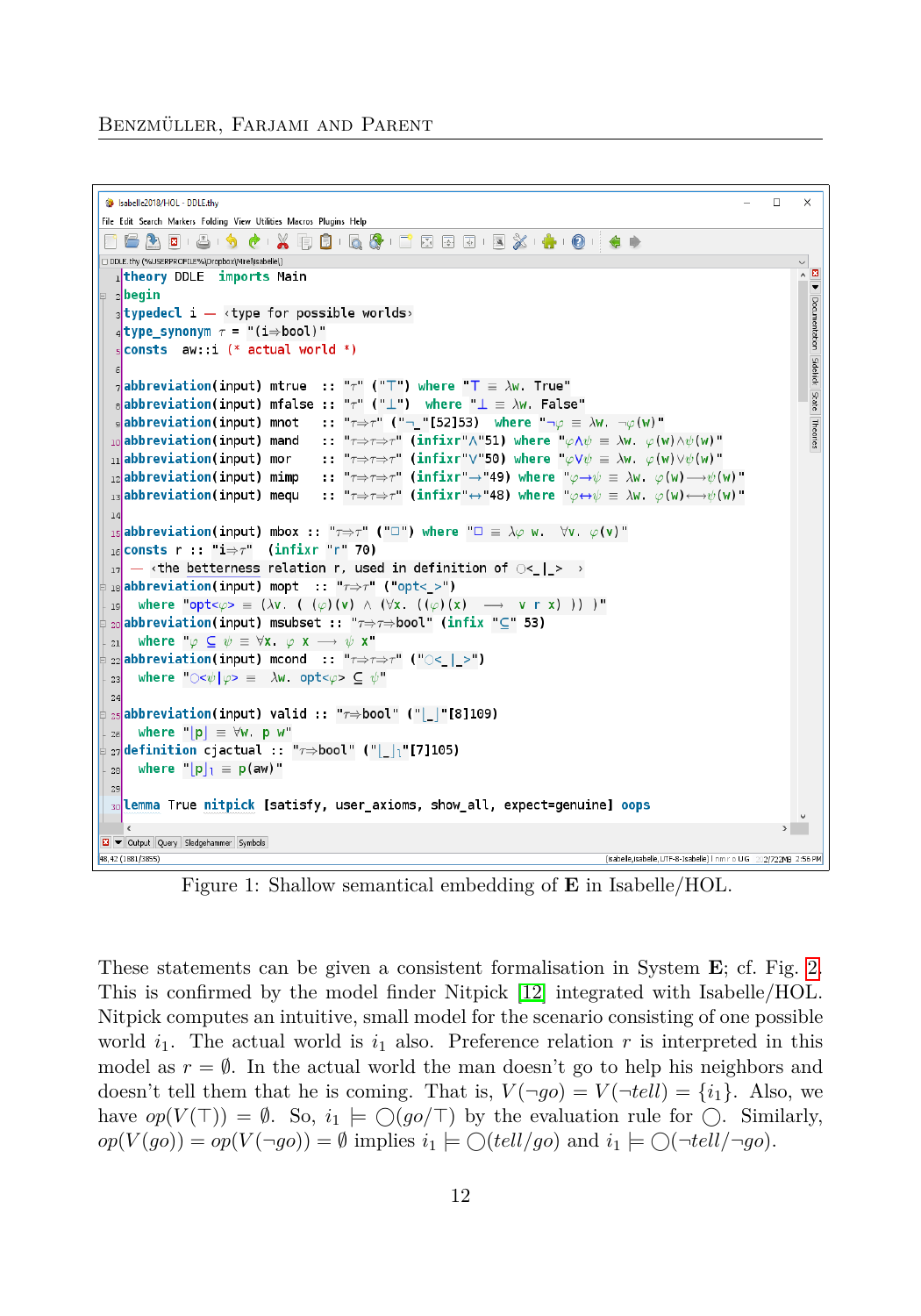```
<sup>3</sup> Isabelle2018/HOL - DDLE.thv
                                                                                                                            \Box\timesFile Edit Search Markers Folding View Utilities Macros Plugins Help
 日信西回: 凸: 今 さ: ※ 肩目: 15 2 : 口図日 3: 15 : 3: ★: ◎ : ↓ ● ↑
\Box DDLE.thy (%USERPROFILE%\Dropbox\Mirel\isabelle\)
                                                                                                                                 \checkmark\frac{1}{2} B
 31Documentation
 32 section {* Chisholm Scenario *}
 33
    consts go :: " \tau" tell :: " \tau"34
  33
                                                                                                                                   Sidekick
 36 context (*Chisholm Scenario*)
      assumes
 37
                                                                                                                                   State
      38
                                                                                                                                   Theories
  39
      ax2: "\circ <tell|go > \circ (*It ought to be that if he goes he tells them he is coming.*) and
  40
  41ax3: "\circ -tell |-go> \circ" (*If he does not go, he ought not to tell them he is coming.*) and
  42^{43}ax4 : |\neg go|_1 (*He does not go.*)
  ^{44}4!46begin
  \overline{4}lemma True nitpi<mark>c</mark>k [satisfy, user_axioms, show_all,expect=genuine] oops
  484950 end
                                                                                                                             \mathcal{P}\boxed{\smash{\frown}} Proof state \smash{\frown} Auto update Update Search:
                                                                                                                         \blacktriangledown 100% \blacktriangledownNitpick found a model for card i = 1:
     Constants:
       aw = i_1go = (\lambda x \ \ )(i_1 := False)
        (r) = (\lambda x. ) (i_1 := (\lambda x. ) (i_1 := False))tell = (\lambda x \quad \_)(i_1 := False)Output Query Sledgehammer Symbols
48,17 (1856/3855)
                                                                                             (isabelle, isabelle, UTF-8-Isabelle) | nm r o UG 130/695MB 2:58 PM
```
Figure 2: The Chisholm paradox scenario encoded in **E** (the shallow semantical embedding of **E** in Isabelle/HOL as displayed in Fig. [1](#page-0-0) is imported here). Nitpick confirms consistency of the encoded statements.

## <span id="page-12-0"></span>**6 Conclusion**

A shallow semantical embedding of Åqvist's dyadic deontic logic **E** in classical higherorder logic has been presented and shown to be faithful (sound an complete). The works presented here and in Benzmüller et al. [\[9\]](#page-13-3) provide the theoretical foundation for the implementation and automation of dyadic deontic logic within existing theorem provers and proof assistants for HOL. We do not provide new logics. Instead, we provide an empirical infrastructure for assessing practical aspects of ambitious, state-of-the-art deontic logics; this has not been done before.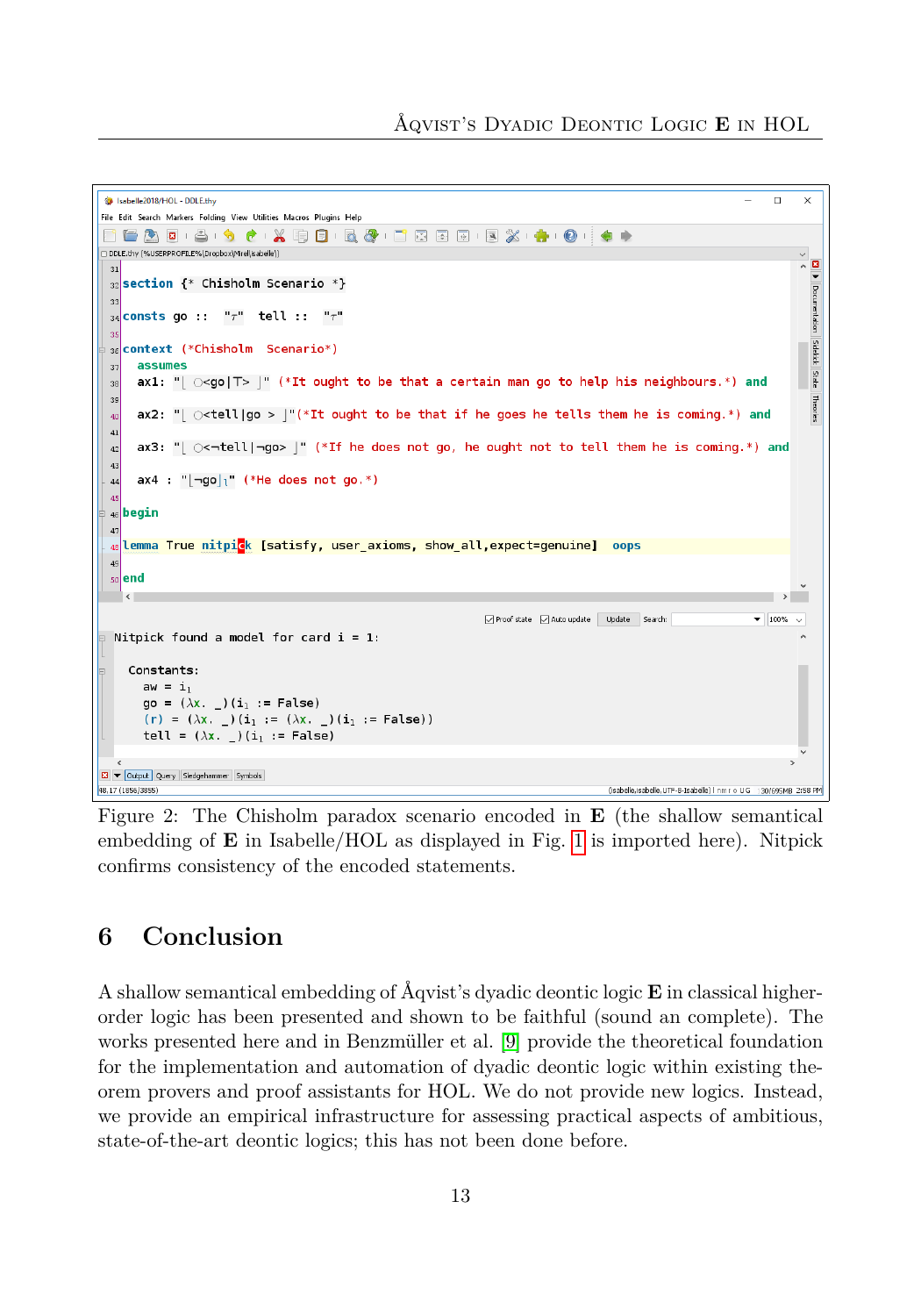We end this paper by listing a number of topics for future research. First, it would be worthwhile to study the shallow semantical embedding of the stronger systems **F** and **G** in HOL, and look at the three systems from the point of view of a semantics defining best in terms of maximality rather than optimality [\[23,](#page-14-14) [24\]](#page-14-3). Second, we could employ our implementation to systematically study some meta-logical properties of these systems within Isabelle/HOL. Third, it would be interesting to study the quantified extensions of system **E**, **F** and **G**. Previous work has focused on monadic modal logic and conditional logic [\[4,](#page-13-5) [5,](#page-13-6) [10\]](#page-14-11). Last, but not least, experiments could investigate whether the provided implementation already supports non-trivial applications in practical normative reasoning, or whether further improvements are required.

#### **Acknowledgements**

We thank the anonymous reviewers for their valuable feedback and comments.

### **References**

- <span id="page-13-8"></span>[1] Andrews, P.B.: General models and extensionality. Journal of Symbolic Logic **37**(2), 395–397 (1972)
- <span id="page-13-7"></span>[2] Andrews, P.B.: Church's type theory. In: Zalta, E.N. editor, The Stanford Encyclopedia of Philosophy. Metaphysics Research Lab, Stanford University, spring 2014 edition, (2014)
- <span id="page-13-0"></span>[3] Åqvist, L.: Deontic logic. In: Handbook of philosophical logic, pp. 147–264. Springer, Dordrecht (2002)
- <span id="page-13-5"></span>[4] Benzmüller, C.: Automating quantified conditional logics in HOL. In: Rossi, F. (eds.) 23rd International Joint Conference on Artificial Intelligence, IJCAI-13, Beijing, China, pp. 746–753, AAAI Press, (2013)
- <span id="page-13-6"></span>[5] Benzmüller, C.: Cut-elimination for quantified conditional logic. Journal of Philosophical Logic, **46**(3), 333–353, (2017)
- <span id="page-13-2"></span>[6] Benzmüller, C.: Universal (Meta-)Logical Reasoning: Recent Successes. Science of Computer Programming (in print, preprint: [http://dx.doi.org/10.13140/RG.2.2.](http://dx.doi.org/10.13140/RG.2.2.11039.61609/2) [11039.61609/2](http://dx.doi.org/10.13140/RG.2.2.11039.61609/2)), (2018)
- <span id="page-13-1"></span>[7] Benzmüller, C., Brown, C., Kohlhase, M.: Higher-order semantics and extensionality. Journal of Symbolic Logic, **69**(4), 1027–1088, (2004)
- <span id="page-13-4"></span>[8] Benzmüller, C., Claus, M., Sultana, N.: Systematic verification of the modal logic cube in Isabelle/HOL. In: Kaliszyk, C., Paskevich, A. (eds.) PxTP 2015, Berlin, Germany, EPTCS, vol. 186, pp. 24–41 (2015).
- <span id="page-13-3"></span>[9] Benzmüller, C., Farjami, A., Parent., X.: A dyadic deontic logic in HOL. In: Broersen, J., Condoravdi, C., Nair, S., Pigozzi, G. (eds.) Deontic Logic and Normative Systems —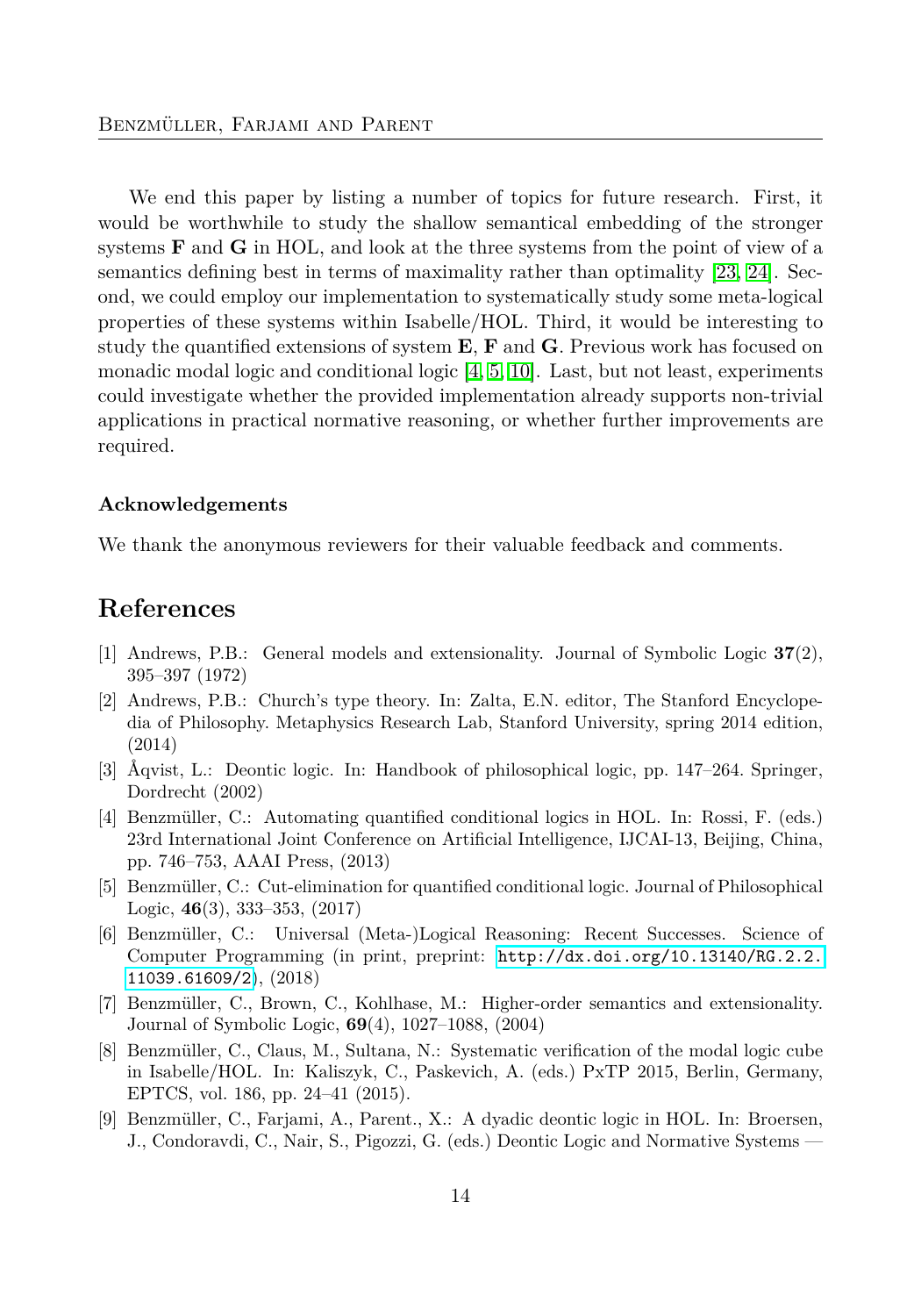14th International Conference, DEON 2018, Utrecht, The Netherlands, 3-6 July, 2018, pp. 33–50, College Publications, UK, (2018)

- <span id="page-14-11"></span>[10] Benzmüller, C., Paulson, L.C.: Quantified multimodal logics in simple type theory. Logica Universalis (Special Issue on Multimodal Logics), **7**(1), 7–20, (2013)
- <span id="page-14-6"></span>[11] Benzmüller, C., Sultana, N., Paulson, L. C., Theiß, F.: The higher-order prover LEO-II. Journal of Automated Reasoning, **55**(4), 389–404, (2015)
- <span id="page-14-13"></span>[12] Blanchette, J.C., Nipkow, T.: Nitpick: A counterexample generator for higher-order logic based on a relational model finder. In: Kaufmann, M., Paulson, L. C. (eds.) International Conference on Interactive Theorem Proving 2010, LNCS, vol.6172 pp. 131– 146, Springer, (2010)
- <span id="page-14-7"></span>[13] Carmo, J. M. C. L. M., Jones, A. J. I.: Completeness and decidability results for a logic of contrary-to-duty conditionals. Journal of Logic and Computation **23**(3), 585–626 (2013)
- <span id="page-14-2"></span>[14] Chisholm, R. M.: Contrary-to-duty imperatives and deontic logic. Analysis, **24**(2), 33–36 (1963)
- <span id="page-14-4"></span>[15] Church, A.: A formulation of the simple theory of types. Journal of Symbolic Logic, **5**(2), 56–68, (1940)
- <span id="page-14-9"></span>[16] Doczkal, C., Bard, J.: Completeness and decidability of converse PDL in the constructive type theory of Coq. In: Andronick, J., Felty, A. P. (eds.) International Conference on Certified Programs and Proofs, CPP 2018, Los Angeles, USA, Proceedings of the 7th ACM SIGPLAN, pp. 42–52, ACM, New York, USA (2018)
- <span id="page-14-8"></span>[17] Doczkal, C., Smolka., G.: Completeness and decidability results for CTL in constructive type theory. Journal of Automated Reasoning **56**(32), 343–365 (2016)
- <span id="page-14-0"></span>[18] Gabbay, D., Horty, J., Parent, X., van der Meyden, R., van der Torre, L.: Handbook of deontic logic and normative systems. Volume 1. College Publications, UK, (2013)
- <span id="page-14-10"></span>[19] Kirchner, D., Benzmüller, C., Zalta, E.: Mechanizing principia logico-metaphysica in functional type theory. CoRR <https://arxiv.org/abs/1711.06542>, (2017)
- <span id="page-14-1"></span>[20] Hansson, B.: An analysis of some deontic logics. Nous, 373–398 (1969)
- <span id="page-14-12"></span>[21] Henkin, L.: Completeness in the theory of types. Journal of Symbolic Logic, **5**(2), 81–91, (1950)
- <span id="page-14-5"></span>[22] Nipkow, T., Paulson, L.C., Wenzel., M.: Isabelle/HOL — A proof assistant for higher-Order logic, volume 2283 of Lecture Notes in Computer Science. Springer, (2002)
- <span id="page-14-14"></span>[23] Parent, X.: Maximality vs optimality in dyadic deontic logic - Completeness results for systems in Hansson's tradition. Journal of Philosophical Logic, **43**(6), 1101–1128 (2014)
- <span id="page-14-3"></span>[24] Parent, X.: Completeness of Åqvist's systems E and F. The Review of Symbolic Logic, **8**(1), 164–177 (2015)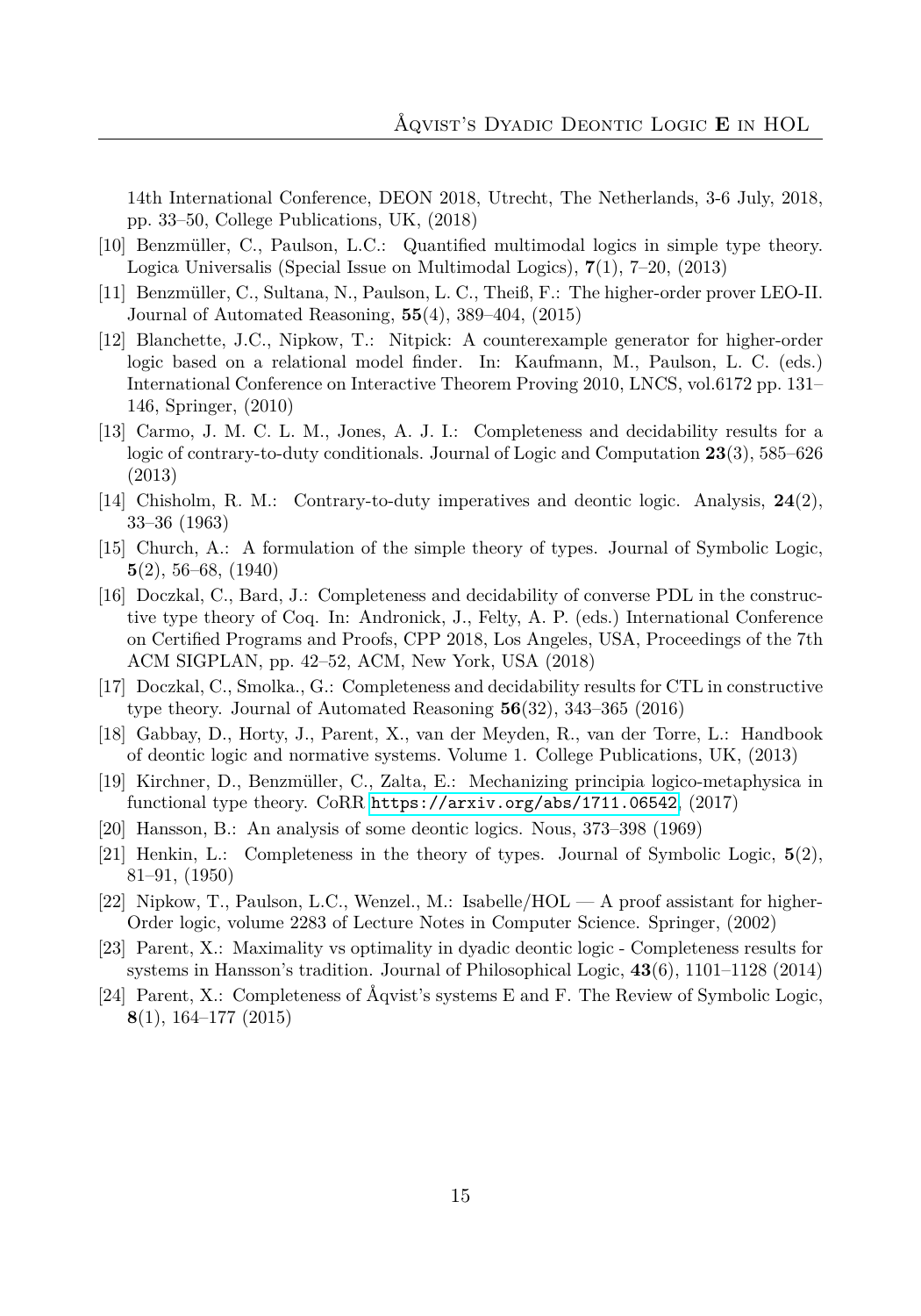# **Appendix**

### **Proof for Lemma 1**

In the proof we implicitly employ curring and uncurring, and we associate sets with their characteristic functions. Throughout the proof whenever possible we omit types in order to avoid making the notation too cumbersome. The proof of lemma 1 is by induction on the structure of  $\delta$ . We start with the case where  $\delta$  is  $p^j$ . We have

 $\| |p^j| S \|^{H^M, g[s/S_i]} = T$  $\Leftrightarrow$   $||p^j_{\tau}S||^{H^M,g[s/S_i]} = T$  $\Leftrightarrow$   $Ip^j_\tau(s) = T$  $\Leftrightarrow$  *s* ∈ *V*( $p<sup>j</sup>$ ) (by definition of *H*<sup>*M*</sup>)  $\Leftrightarrow M, s \models p^j$ 

In the inductive cases we make use of the following **induction hypothesis**: *For sentences δ* 0 *structurally smaller than δ we have: For all assignments g and states*  $S$ <sup>*,*</sup>  $\| |\delta' |S|^{H^M}$ ,g<sup>[s/S<sub>*i*</sub>]</sup> = *T if and only if*  $M, s \models \delta'$ .

We consider each inductive case in turn:

(a) 
$$
\delta = \varphi \lor \psi
$$
. In this case:

$$
\|\lfloor \varphi \vee \psi \rfloor S\|^{H^M, g[s/S_i]} = T
$$
  
\n
$$
\Leftrightarrow \|([\varphi] \vee_{\tau \to \tau \to \tau} [\psi]) S\|^{H^M, g[s/S_i]} = T
$$
  
\n
$$
\Leftrightarrow \|([\varphi]S) \vee ([\psi]S)\|^{H^M, g[s/S_i]} = T \quad (([\varphi] \vee_{\tau \to \tau \to \tau} [\psi]) S =_{\beta \eta} ([\varphi]S) \vee ([\psi]S))
$$
  
\n
$$
\Leftrightarrow \|[\varphi]S\|^{H^M, g[s/S_i]} = T \text{ or } \|[\psi]S\|^{H^M, g[s/S_i]} = T
$$
  
\n
$$
\Leftrightarrow M, s \models \varphi \text{ or } M, s \models \psi \quad \text{(by induction hypothesis)}
$$
  
\n
$$
\Leftrightarrow M, s \models \varphi \vee \psi
$$
  
\n
$$
\Leftrightarrow \delta = \neg \varphi.
$$
 In this case:  
\n
$$
\|\lfloor \neg \varphi \rfloor S\|^{H^M, g[s/S_i]} = T
$$
  
\n
$$
\Leftrightarrow \|(\neg_{\tau \to \tau} [\varphi]) S\|^{H^M, g[s/S_i]} = T \quad ((\neg_{\tau \to \tau} [\varphi]) S =_{\beta \eta} \neg([\varphi] S))
$$
  
\n
$$
\Leftrightarrow \|[\varphi] S\|^{H^M, g[s/S_i]} = F
$$
  
\n
$$
\Leftrightarrow M, s \nvDash \varphi \quad \text{(by induction hypothesis)}
$$

$$
\Leftrightarrow M, s \models \neg \varphi
$$

(c)  $\delta = \Box \varphi$ . We have the following chain of equivalences:

$$
\|\lfloor \mathfrak{Q} \mathfrak{z} \rfloor H^{M,g[s/S_i]} = T
$$
  

$$
\Leftrightarrow \|\langle \lambda X \forall Y(\lfloor \varphi \rfloor Y) \rangle S \|^{H^M,g[s/S_i]} = T
$$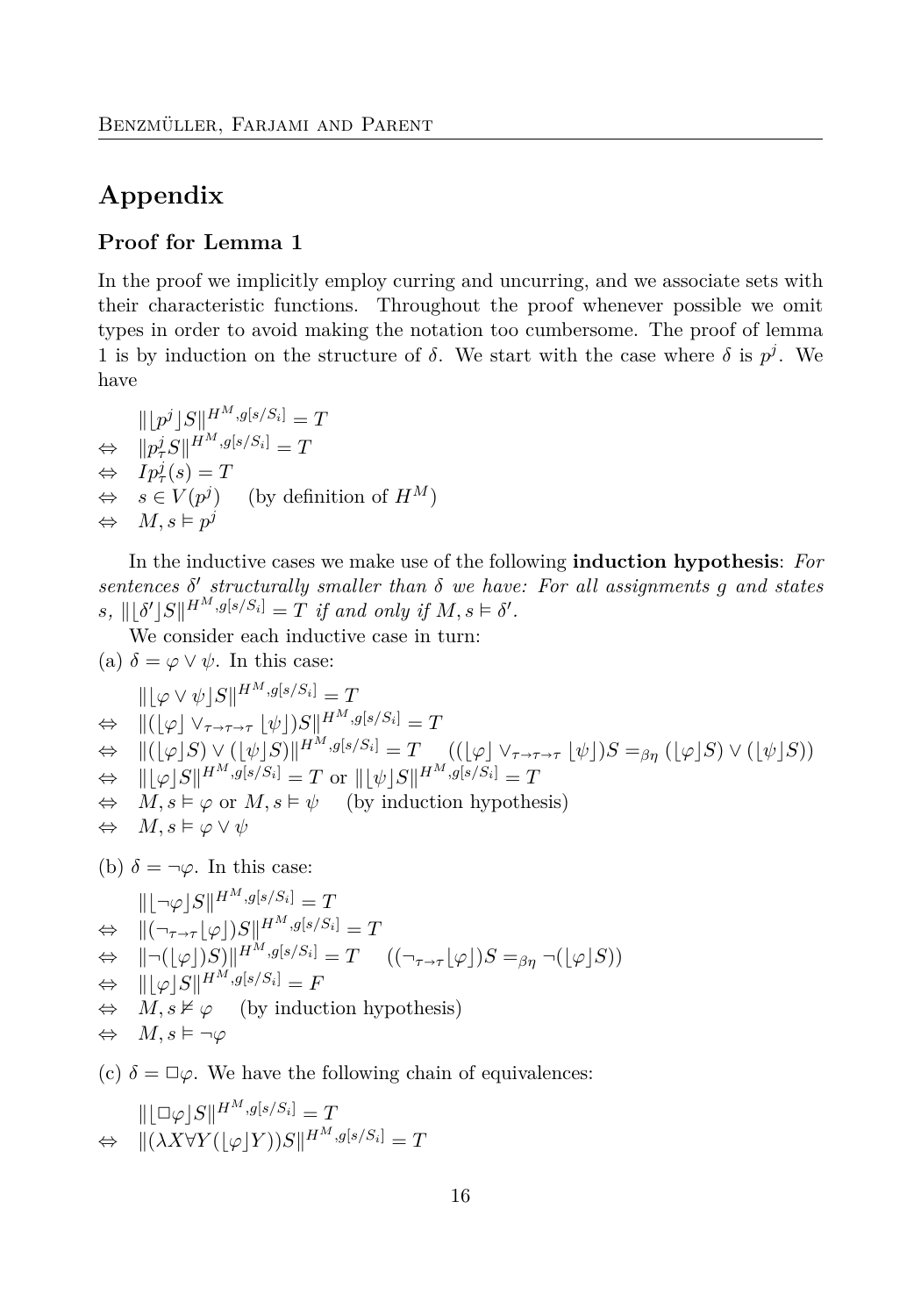$\Leftrightarrow$   $\|\forall Y(|\varphi|Y)\|^{H^M, g[s/S_i]} = T$  $\Leftrightarrow$  For all  $a \in D_i$  we have  $\left\| \left[ \varphi \right] Y \right\|^{HM}, g[s/S_i][a/Y_i]} = T$  $\Leftrightarrow$  For all  $a \in D_i$  we have  $\| \lfloor \varphi \rfloor Y \|^{H^M, g[a/Y_i]} = T$   $(S \notin free(\lfloor \varphi \rfloor) = \emptyset)$  $\Leftrightarrow$  For all *a* ∈ *D<sub>i</sub>* we have *M*, *a*  $\models \varphi$  (by induction hypothesis) ⇔ *M, s* |= ✷*ϕ* (d)  $\delta = \bigcap (\psi/\varphi)$ . We have the following chain of equivalences:  $\Vert \Vert \bigcirc (\psi/\varphi)\vert S \Vert^{H^M,g[s/S_i]} = T$  $\Leftrightarrow$   $\|(\lambda X \forall W((\lambda V(|\varphi| V \wedge (\forall Y(|\varphi| Y \rightarrow r V Y)))) W \rightarrow |\psi| W) ) S\|^{H^M, g[s/S_i]} = T$  $\Leftrightarrow$   $\|\forall W((\lambda V(|\varphi| V \wedge (\forall Y(|\varphi| Y \rightarrow r V Y)))) W \rightarrow |\psi| W)\|^{H^M, g[s/S_i]} = T$  $\Leftrightarrow$  For all  $u \in D_i$  we have:  $\|(\lambda V(|\varphi| V \wedge (\forall Y(|\varphi| Y \rightarrow r V Y)))) W \rightarrow |\psi| W \|^{H^M, g[s/S_i][u/W_i]} = T$  $\Leftrightarrow$  For all  $u \in D_i$  we have:  $\text{If } \left\| \left( \lambda V(|\varphi| V \wedge (\forall Y(|\varphi| Y \rightarrow r V Y))) \right) W \right\|^{H^M, g[s/S_i][u/W_i]} = T,$  $\text{then } \|\|\psi|W\|^{H^M, g[s/S_i][u/W_i]} = T$  $\Leftrightarrow$  For all *u* ∈ *D*<sup>*i*</sup> we have:  $\text{If } \Vert \cdot \varphi \vert W \Vert^{H^M, g[s/S_i][u/W_i]} = T \text{ and }$  $\| \forall Y (|\varphi| \ Y \to r \ W \ Y) \|^{H^M, g[s/S_i][u/W_i]} = T,$  $\text{then } \|\|\psi|V\|^{H^M, g[s/S_i][u/W_i]} = T$  $\Leftrightarrow$  For all  $u \in D_i$  we have:  $\text{If } \Vert \cdot \varphi \vert W \Vert^{H^M, g[s/S_i][u/W_i]} = T \text{ and }$  $\int$  for all  $t \in D_i$  we have  $\|\forall Y(\lfloor \varphi \rfloor Y \rightarrow r W Y)\|^{H^M, g[s/S_i][u/W_i][t/Y_i]} = T$ ,  $\text{then } \|\|\psi|W\|^{H^M, g[s/S_i][u/W_i]} = T$  $\Leftrightarrow$  For all *u* ∈ *D*<sub>*i*</sub> we have:  $\text{If } \Vert \cdot \varphi \vert W \Vert^{H^M, g[s/S_i][u/W_i]} = T \text{ and }$ for all  $t \in D_i$  we have  $\|\lfloor \varphi \rfloor Y \|^{\n{H^M} g[s/S_i][u/W_i][t/Y_i]} = T$  implies  $Ir_{i \to \tau}(u, t) = T$ ,  $\text{then } \|\|\psi|W\|^{H^M, g[s/S_i][u/W_i]} = T$  $\Leftrightarrow$  For all  $u \in D_i$  we have: If  $u \in V(\varphi)$  and for all  $t \in D_i$  we have  $t \in V(\varphi)$  implies  $u \succeq t$ , then  $u \in V(\psi)$  (see the justification \*)  $\Leftrightarrow$  opt<sub> $\succ$ </sub> $(V(\varphi)) \subseteq V(\psi)$  $\Leftrightarrow M, \overline{s} \models \bigcirc (\psi/\varphi)$ 

**Justification \*:** What we need to show is:  $\|\phi\|^{H^M, g[s/S_i]}$  is identified with  $V(\varphi)$  (analogously  $\psi$ ). By induction hypothesis, for all assignments *g* and states *s*, we have  $\| |\varphi| S \|^{H^M, g[s/S_i]} = T$  if and only if  $M, s \models \varphi$ . Expanding the details of this